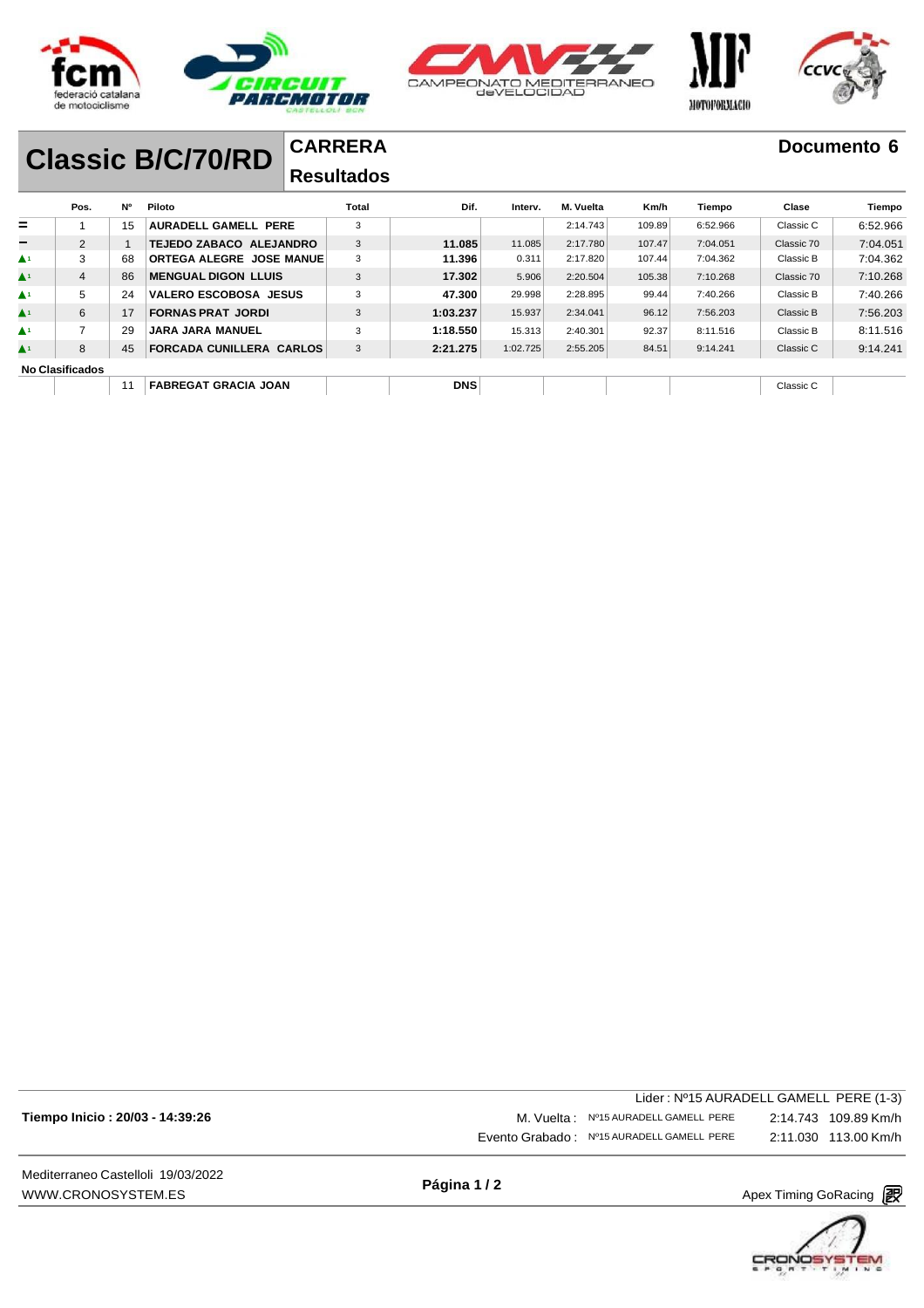





### **CARRERA Classic B/C/70/RD**

### **Resultados**

|                          | Pos.              | <b>N°</b> | Piloto                          | Total | Dif.     | Interv. | M. Vuelta | Km/h   | Tiempo   | Clase      | Tiempo   |
|--------------------------|-------------------|-----------|---------------------------------|-------|----------|---------|-----------|--------|----------|------------|----------|
|                          | <b>Classic 70</b> |           |                                 |       |          |         |           |        |          |            |          |
| $=$                      | ٠                 |           | TEJEDO ZABACO ALEJANDRO         | 3     |          |         | 2:17.780  | 107.47 | 7:04.051 | Classic 70 | 7:04.051 |
| $-$                      | 2                 | 86        | <b>MENGUAL DIGON LLUIS</b>      | 3     | 6.217    | 6.217   | 2:20.504  | 105.38 | 7:10.268 | Classic 70 | 7:10.268 |
|                          |                   |           |                                 |       |          |         |           |        |          |            |          |
|                          |                   |           |                                 |       |          |         |           |        |          |            |          |
| <b>Classic B</b>         |                   |           |                                 |       |          |         |           |        |          |            |          |
| $=$                      |                   | 68        | <b>ORTEGA ALEGRE JOSE MANUE</b> | 3     |          |         | 2:17.820  | 107.44 | 7:04.362 | Classic B  | 7:04.362 |
| -                        | 2                 | 24        | <b>VALERO ESCOBOSA JESUS</b>    | 3     | 35,904   | 35.904  | 2:28.895  | 99.44  | 7:40.266 | Classic B  | 7:40.266 |
| $=$                      | 3                 | 17        | <b>FORNAS PRAT JORDI</b>        | 3     | 51.841   | 15.937  | 2:34.041  | 96.12  | 7:56.203 | Classic B  | 7:56.203 |
| $\overline{\phantom{0}}$ | $\overline{4}$    | 29        | <b>JARA JARA MANUEL</b>         | 3     | 1:07.154 | 15.313  | 2:40.301  | 92.37  | 8:11.516 | Classic B  | 8:11.516 |
|                          |                   |           |                                 |       |          |         |           |        |          |            |          |
|                          |                   |           |                                 |       |          |         |           |        |          |            |          |

| <b>Classic C</b> |                 |    |                             |            |          |          |        |          |           |          |
|------------------|-----------------|----|-----------------------------|------------|----------|----------|--------|----------|-----------|----------|
| $=$              |                 | 15 | <b>AURADELL GAMELL PERE</b> |            |          | 2:14.743 | 109.89 | 6:52.966 | Classic C | 6:52.966 |
|                  |                 | 45 | FORCADA CUNILLERA CARLOS    | 2:21.275   | 2:21.275 | 2:55.205 | 84.51  | 9:14.241 | Classic C | 9:14.241 |
|                  | No Clasificados |    |                             |            |          |          |        |          |           |          |
|                  |                 | 11 | <b>FABREGAT GRACIA JOAN</b> | <b>DNS</b> |          |          |        |          | Classic C |          |

| Mediterraneo Castelloli 19/03/2022 | $D_1 = 0.10$ |                                           |                                        |
|------------------------------------|--------------|-------------------------------------------|----------------------------------------|
|                                    |              | Evento Grabado: Nº15 AURADELL GAMELL PERE |                                        |
| Tiempo Inicio: 20/03 - 14:39:26    |              | M. Vuelta: Nº15 AURADELL GAMELL PERE      |                                        |
|                                    |              |                                           | Lider: Nº15 AURADELL GAMELL PERE (1-3) |

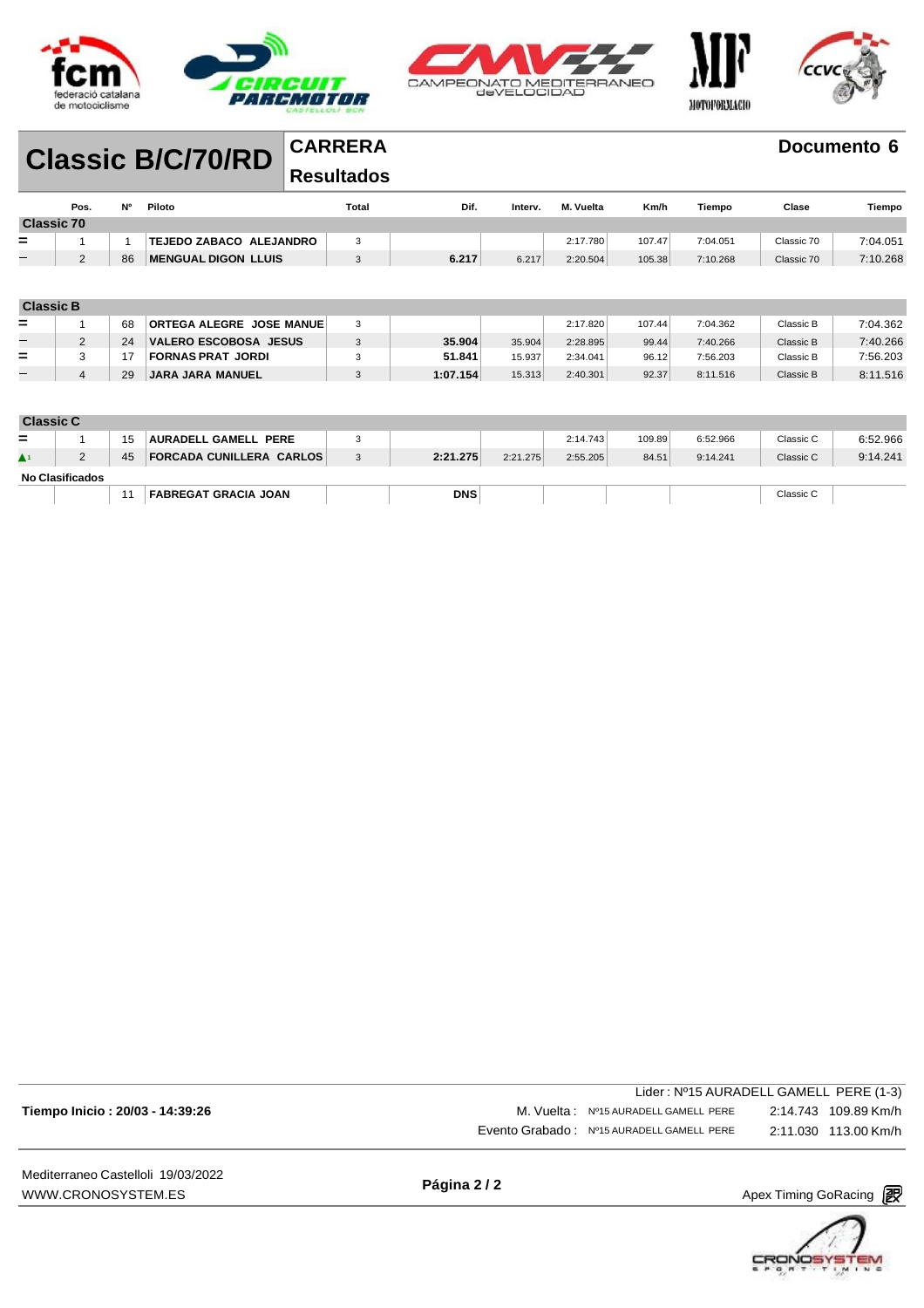





| <b>Classic B/C/70/RD</b> |              | <b>CARRERA</b><br>Valor informativo. No Oficial<br>Vuelta a vuelta |           |                |            |            |                |            |    |
|--------------------------|--------------|--------------------------------------------------------------------|-----------|----------------|------------|------------|----------------|------------|----|
|                          | $\mathbf{1}$ | $\overline{2}$                                                     | 3         | $\overline{4}$ | 5          | 6          | $\overline{7}$ | 8          | 9  |
| Parilla                  | 15           | $\mathbf{1}$                                                       | $\chi$    | 68             | 86         | 24         | 17             | 29         | 45 |
| Salida                   | 15           | $\mathbf{1}$                                                       | 24        | 86             | 68         | 29         | 17             | 45         |    |
|                          |              |                                                                    |           |                |            |            |                |            |    |
| Vuelta 1<br>Intervalo    | 15           | $\mathbf{1}$<br>5.1                                                | 68<br>2.0 | 86<br>1.2      | 17<br>11.0 | 24<br>0.2  | 29<br>8.2      | 45<br>14.0 |    |
| Vuelta 2                 | 15           | 1<br>8.1                                                           | 68<br>2.0 | 86<br>3.9      | 24<br>19.7 | 17<br>4.8  | 29<br>14.8     | 45<br>28.9 |    |
| Vuelta 3                 | 15           | 1<br>11.0                                                          | 68<br>0.3 | 86<br>5.9      | 24<br>29.9 | 17<br>15.9 | 29<br>15.3     | 45<br>1:02 |    |



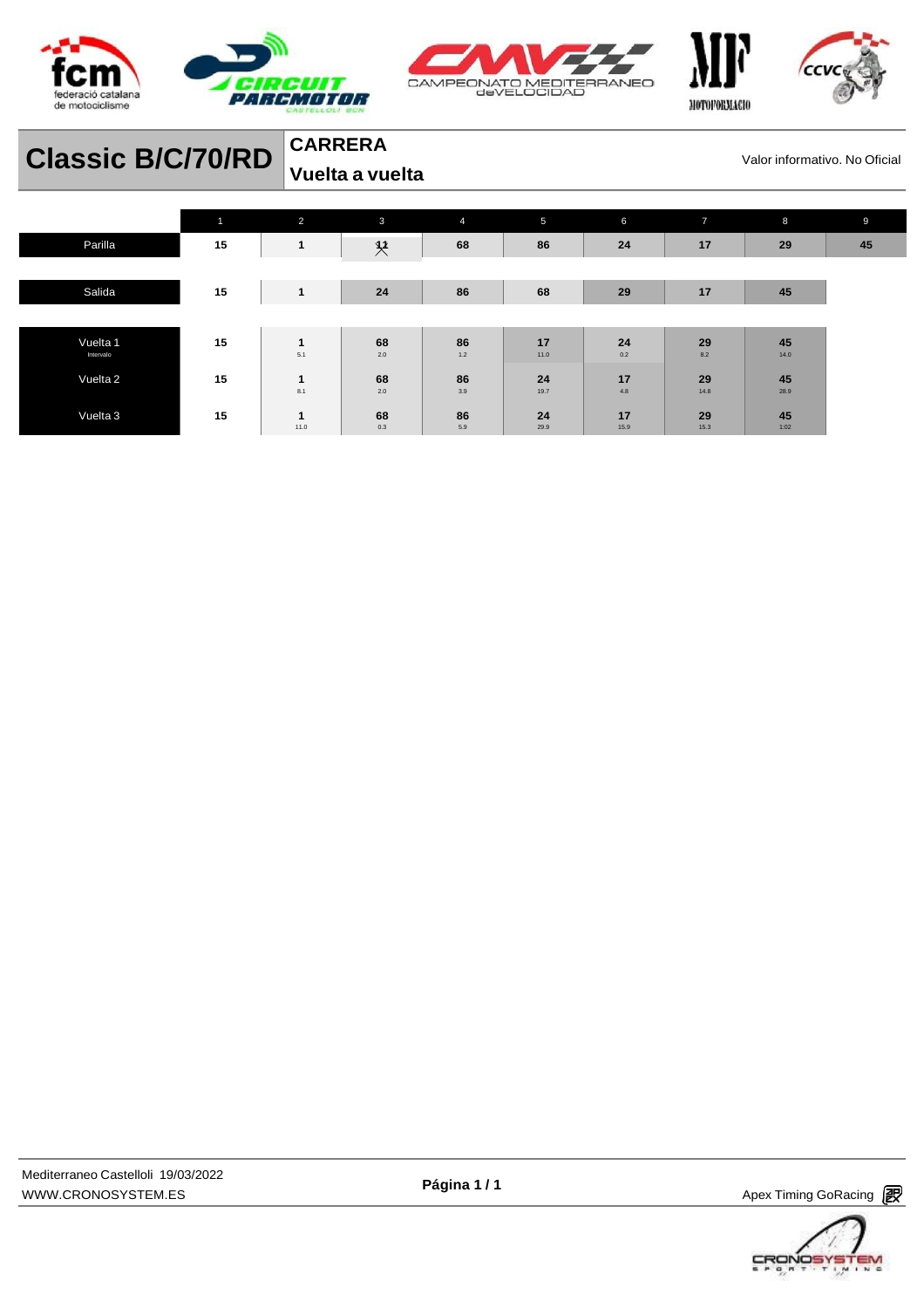





|                               | <b>Classic B/C/70/RD</b>       | <b>CARRERA</b>  |                               |
|-------------------------------|--------------------------------|-----------------|-------------------------------|
|                               |                                | <b>Análisis</b> | Valor informativo. No Oficial |
| <b>Vueltas</b>                | Tiempo por vuelta              |                 |                               |
| Nº1 TEJEDO ZABACO ALEJANDRO   |                                |                 |                               |
| $\mathbf{1}$                  | 2:21.927                       |                 |                               |
| $\overline{2}$                | 2:17.780                       |                 |                               |
| 3                             | 2:21.012                       |                 |                               |
| Nº15 AURADELL GAMELL PERE     |                                |                 |                               |
| $\mathbf{1}$                  | 2:17.076                       |                 |                               |
| $\overline{2}$                | 2:14.743                       |                 |                               |
| 3                             | 2:18.125                       |                 |                               |
| Nº17 FORNAS PRAT JORDI        |                                |                 |                               |
| $\mathbf{1}$                  | 2:34.491                       |                 |                               |
| $\overline{2}$                | 2:34.041                       |                 |                               |
| 3                             | 2:42.512                       |                 |                               |
| Nº24 VALERO ESCOBOSA JESUS    |                                |                 |                               |
| $\mathbf{1}$                  | 2:35.552                       |                 |                               |
| $\overline{2}$                | 2:28.895                       |                 |                               |
| 3                             | 2:31.424                       |                 |                               |
| Nº29 JARA JARA MANUEL         |                                |                 |                               |
| $\mathbf{1}$                  | 2:43.134                       |                 |                               |
| $\overline{2}$                | 2:40.301                       |                 |                               |
| 3                             | 2:42.990                       |                 |                               |
| Nº45 FORCADA CUNILLERA CARLOS |                                |                 |                               |
| $\mathbf{1}$                  | 2:56.552                       |                 |                               |
| $\overline{2}$                | 2:55.205                       |                 |                               |
| 3                             | 3:16.717                       |                 |                               |
|                               | Nº68 ORTEGA ALEGRE JOSE MANUEL |                 |                               |
| $\mathbf{1}$                  | 2:22.557                       |                 |                               |
| $\overline{2}$                | 2:17.820                       |                 |                               |
| 3                             | 2:19.224                       |                 |                               |
| Nº86 MENGUAL DIGON LLUIS      |                                |                 |                               |
| $\mathbf{1}$                  | 2:24.140                       |                 |                               |
| $\overline{2}$                | 2:20.504                       |                 |                               |
| 3                             | 2:21.189                       |                 |                               |



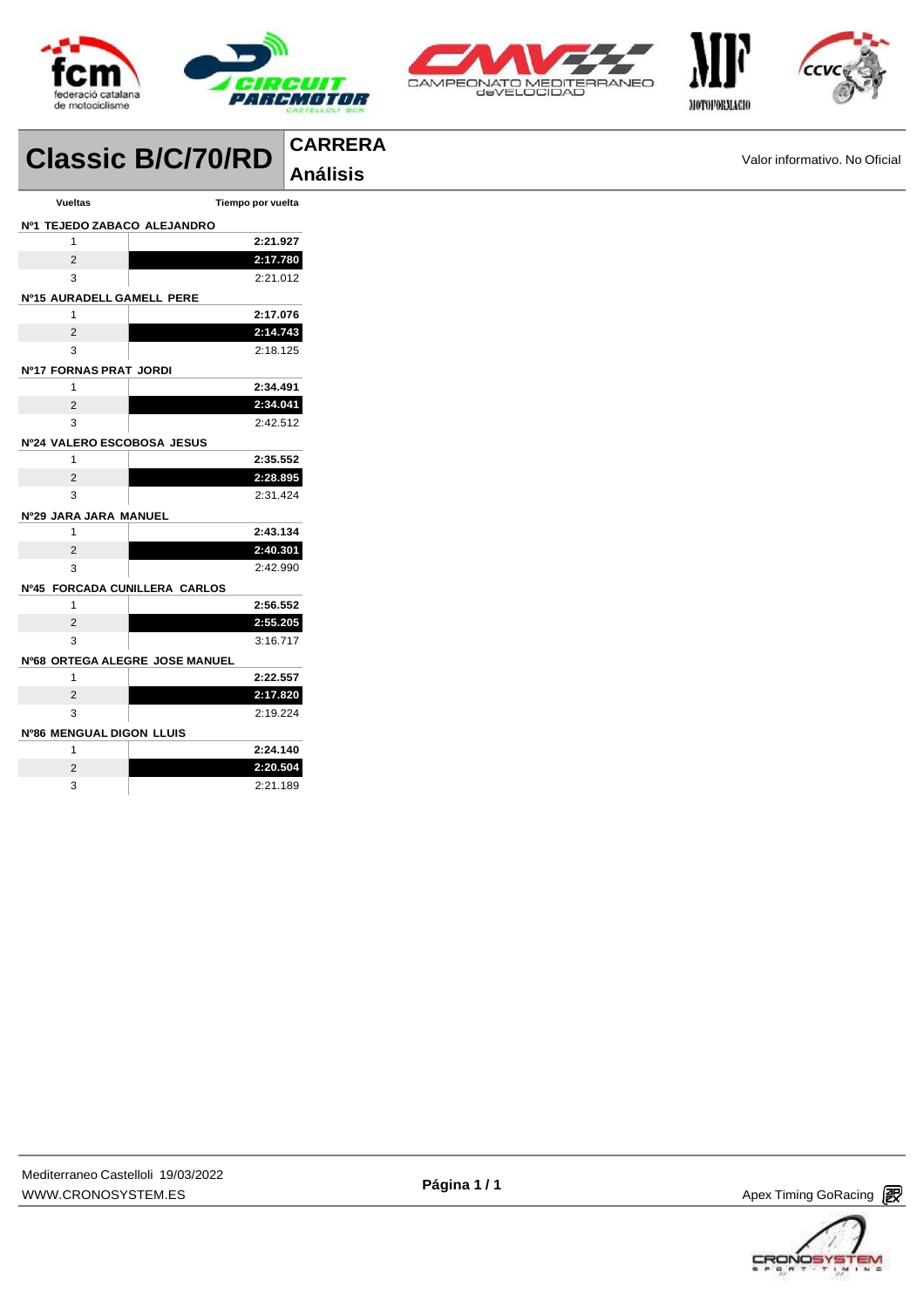





#### **CARRERA Parrilla de Salida Classic B/C/70/RD**<br> **Parrilla de Salida** Salida Sujeto a escrutinio & investigaciones deportivas

**Documento 5**

|                         |    |                                 | Farrila u <del>c</del> Jaliua |    | Sujeto a escritumno & irrestigaciónes deportivas |                      |
|-------------------------|----|---------------------------------|-------------------------------|----|--------------------------------------------------|----------------------|
| $\overline{\mathbf{3}}$ | 45 | <b>FORCADA CUNILLERA CARLOS</b> | <b>JARA JARA MANUEL</b><br>29 |    | <b>FORNAS PRAT JORDI</b>                         |                      |
|                         |    | 2:57.692                        | 2:39.138                      |    | 2:29.755                                         |                      |
|                         |    | <b>VALERO ESCOBOSA JESUS</b>    | <b>MENGUAL DIGON LLUIS</b>    |    | <b>ORTEGA ALEGRE JOSE MANUEL</b>                 |                      |
| $\overline{\mathbf{2}}$ | 24 | 2:28.406                        | 86<br>2:21.136                | 68 | 2:16.744                                         |                      |
|                         |    |                                 |                               |    |                                                  |                      |
|                         |    | <b>FABREGAT GRACIA JOAN</b>     | TEJEDO ZABACO ALEJANDRO       |    | AURADELL GAMELL PERE                             |                      |
| $\overline{1}$          |    | 2:15.137                        | 2:13.745                      | 15 | 2:11.030                                         |                      |
|                         |    |                                 |                               |    |                                                  | <b>POLE POSITION</b> |

**Salida : 20/03 - 14:25 7 Total = 28.791 km**

Mediterraneo Castelloli 19/03/2022 [WWW.CRONOSYSTEM.ES](http://www.cronosystem.es/)

**Página 1 / 1**

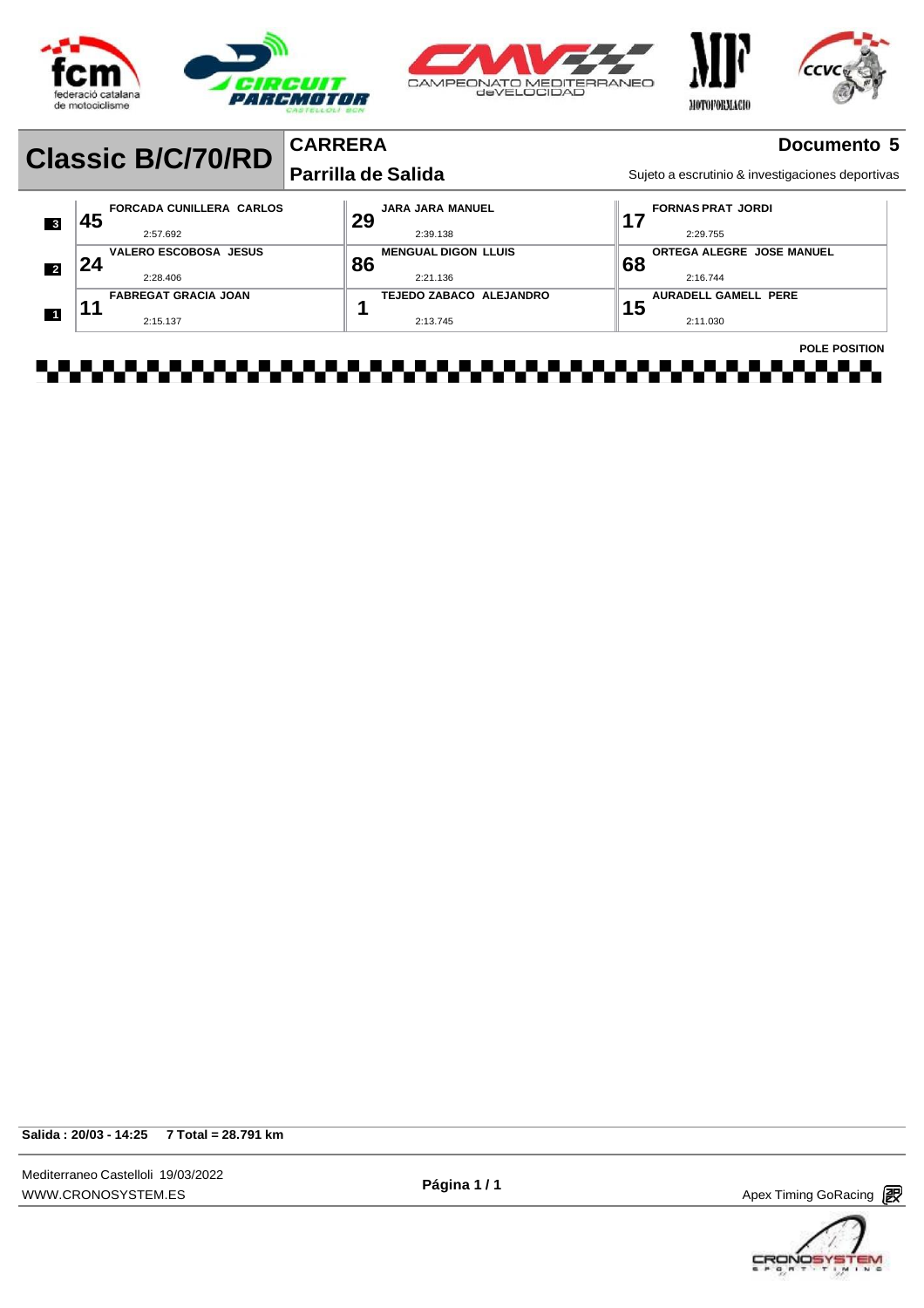





МОТОРОВЛАСЮ

### **Documento 4**

# **Classic B/C/70/RD**

### **CONJUNTA CRONO**

### **Resultados**

| Pos.           | <b>N°</b> | Piloto                          | Q <sub>1</sub> | Q <sub>2</sub> | Tiempo   | Dif.   | Total          |
|----------------|-----------|---------------------------------|----------------|----------------|----------|--------|----------------|
|                | 15        | AURADELL GAMELL PERE            | 2:14.472       | 2:11.030       | 2:11.030 |        | 11             |
| $\overline{2}$ |           | <b>TEJEDO ZABACO ALEJANDRO</b>  | 2:17.853       | 2:13.745       | 2:13.745 | 2.715  | 9              |
| 3              | 11        | <b>FABREGAT GRACIA JOAN</b>     | 2:15.814       | 2:15.137       | 2:15.137 | 4.107  | $\overline{7}$ |
| 4              | 68        | ORTEGA ALEGRE JOSE MANUEL       | 2:22.790       | 2:16.744       | 2:16.744 | 5.714  | 8              |
| 5              | 86        | <b>MENGUAL DIGON LLUIS</b>      | 2:22.711       | 2:21.136       | 2:21.136 | 10.106 | 9              |
| 6              | 22        | <b>PAVON SANS EMILIO</b>        | 2:25.151       | 2:34.978       | 2:25.151 | 14.121 | 8              |
| $\overline{ }$ | 24        | <b>VALERO ESCOBOSA JESUS</b>    | 2:28.406       | Sin Tiempo     | 2:28.406 | 17.376 | 6              |
| 8              | 17        | <b>FORNAS PRAT JORDI</b>        | 2:32.255       | 2:29.755       | 2:29.755 | 18.725 | 18             |
| 9              | 29        | <b>JARA JARA MANUEL</b>         | 2:39.138       | 2:40.947       | 2:39.138 | 28.108 | 13             |
| 10             | 45        | <b>FORCADA CUNILLERA CARLOS</b> | 3:04.875       | 2:57.692       | 2:57.692 | 46.662 | $\overline{7}$ |

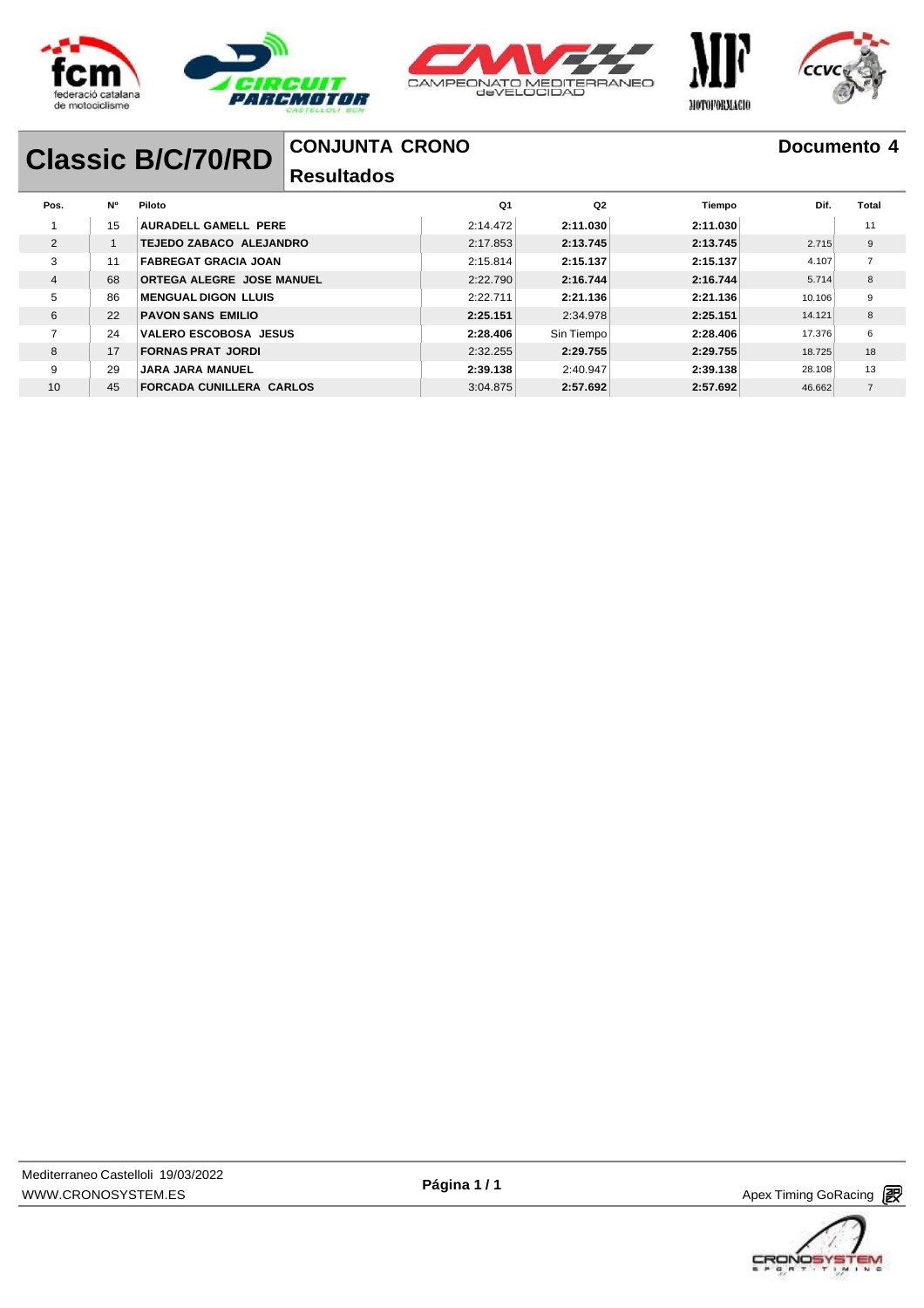





# **Classic B/C/70/RD**

### **CRONO 2 (Q2) Resultados**

| Pos.                   | <b>N°</b> | Piloto                          | M. Vuelta | Dif.   | Interv. | Km/h   | Total          | Tiempo    | Clase      | <b>Marca</b>   |
|------------------------|-----------|---------------------------------|-----------|--------|---------|--------|----------------|-----------|------------|----------------|
| 1                      | 15        | AURADELL GAMELL PERE            | 2:11.030  |        |         | 113.00 | 6              | 22:20.141 | Classic C  | <b>SEELEY</b>  |
| $\overline{2}$         | 1         | TEJEDO ZABACO ALEJANDRO         | 2:13.745  | 2.715  | 2.715   | 110.71 | $\overline{7}$ | 20:46.238 | Classic 70 | <b>DUCATI</b>  |
| 3                      | 11        | <b>FABREGAT GRACIA JOAN</b>     | 2:15.137  | 4.107  | 1.392   | 109.57 | $\overline{4}$ | 17:01.488 | Classic C  | <b>AJR</b>     |
| $\overline{4}$         | 68        | ORTEGA ALEGRE JOSE MANUEL       | 2:16.744  | 5.714  | 1.607   | 108.28 | $\overline{7}$ | 22:09.413 | Classic B  | <b>MONTESA</b> |
| 5                      | 86        | <b>MENGUAL DIGON LLUIS</b>      | 2:21.136  | 10.106 | 4.392   | 104.91 | 3              | 10:59.968 | Classic 70 | GUZZI          |
| 6                      | 17        | <b>FORNAS PRAT JORDI</b>        | 2:29.755  | 18.725 | 8.619   | 98.87  | 9              | 27:10.916 | Classic B  | <b>MONTESA</b> |
| $\overline{7}$         | 22        | <b>PAVON SANS EMILIO</b>        | 2:34.978  | 23.948 | 5.223   | 95.54  | $\overline{2}$ | 10:05.449 | Classic C  | YAMAHA         |
| 8                      | 29        | <b>JARA JARA MANUEL</b>         | 2:40.947  | 29.917 | 5.969   | 92.00  | 5              | 25:00.455 | Classic B  | <b>MONTESA</b> |
| 9                      | 45        | <b>FORCADA CUNILLERA CARLOS</b> | 2:57.692  | 46.662 | 16.745  | 83.33  | 4              | 17:17.187 | Classic C  | YAMAHA         |
| <b>No Clasificados</b> |           |                                 |           |        |         |        |                |           |            |                |
|                        | 24        | <b>VALERO ESCOBOSA JESUS</b>    |           |        |         |        |                |           | Classic B  | <b>BULTACO</b> |
|                        |           |                                 |           |        |         |        |                |           |            |                |

| Tiempo Inicio: 20/03 - 11:59:33 |  |  |  |
|---------------------------------|--|--|--|
|---------------------------------|--|--|--|

Mediterraneo Castelloli 19/03/2022 [WWW.CRONOSYSTEM.ES](http://www.cronosystem.es/)

**Tiempo Inicio : 20/03 - 11:59:33** M. Vuelta : Nº15 AURADELL GAMELL PERE Record anterior : Nº15 AURADELL GAMELL PERE 2:11.030 113.00 Km/h 2:14.472 110.11 Km/h

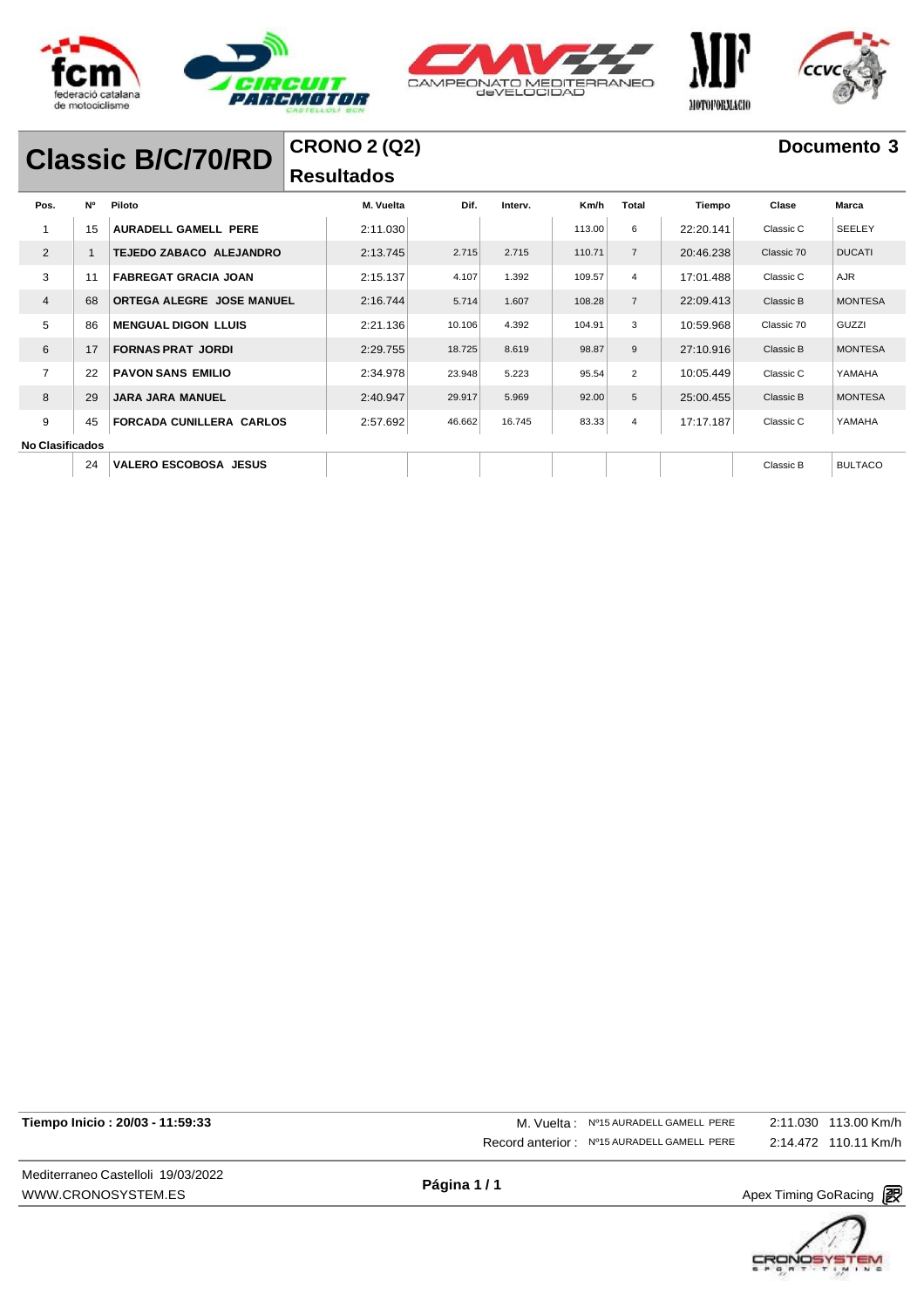



**Vueltas Tiempo por vuelta** 2:33.164

 **2:21.136** 2:21.453 2:24.249



**Classic B/C/70/RD Análisis Análisis Proposed and Set of Classic** Monormativo. No Oficial **lassic** 

### **CRONO 2 (Q2)**

**Nº86 MENGUAL DIGON LLUIS**

| <b>Vueltas</b>                  | Tiempo por vuelta               |
|---------------------------------|---------------------------------|
| Nº1 TEJEDO ZABACO ALEJANDRO     |                                 |
| 1                               | 2:28.518                        |
| $\overline{2}$                  | 2:20.597                        |
| 3                               | 2:18.861                        |
| $\overline{4}$                  | 2:20.670                        |
| 5                               | 2:16.525                        |
| 6                               | 2:19.666                        |
| 7                               | 2:13.745                        |
| Nº11                            | <b>FABREGAT GRACIA JOAN</b>     |
| 1                               | 2:18.130                        |
| $\overline{2}$                  | 2:16.276                        |
| 3                               | 2:15.137                        |
| 4                               | 2:15.212                        |
| Nº15                            | AURADELL GAMELL PERE            |
| 1                               | 2:19.195                        |
| 2                               | 2:17.270                        |
| 3                               | 2:16.162                        |
| $\overline{4}$                  | 2:14.766                        |
| 5                               | 5:23.792                        |
| 6                               | 2:11.030                        |
| Nº17 FORNAS PRAT JORDI          |                                 |
| 1                               | 2:37.093                        |
| 2                               | 2:35.149                        |
| 3                               | 2:34.409                        |
| 4                               | 2:34.432                        |
| 5                               | 2:31.027                        |
| 6                               | 2:31.571                        |
| 7                               | 2:33.528                        |
| 8                               | 2:29.755                        |
| 9                               | 2:31.495                        |
| <b>Nº22 PAVON SANS EMILIO</b>   |                                 |
| 1                               | 2:35.180                        |
| 2                               | 2:34.978                        |
| Nº29<br><b>JARA JARA MANUEL</b> |                                 |
| 1                               | 2:46.575                        |
| 2                               | 2:47.209                        |
| 3                               | 2:40.947                        |
| 4                               | 2:42.876                        |
| 5                               | 2:41.883                        |
| Nº45                            | <b>FORCADA CUNILLERA CARLOS</b> |
| 1                               | 3:01.040                        |
| 2                               | 3:00.367                        |
| 3                               | 2:59.596                        |
| 4                               | 2:57.692                        |
|                                 | Nº68 ORTEGA ALEGRE JOSE MANUEL  |
| 1                               | 2:17.506                        |
| 2                               | 2:16.788                        |
| 3                               | 2:17.363                        |
| 4                               | 2:16.744                        |
| 5                               | 2:16.980                        |
| 6                               | 2:22.806                        |
|                                 |                                 |

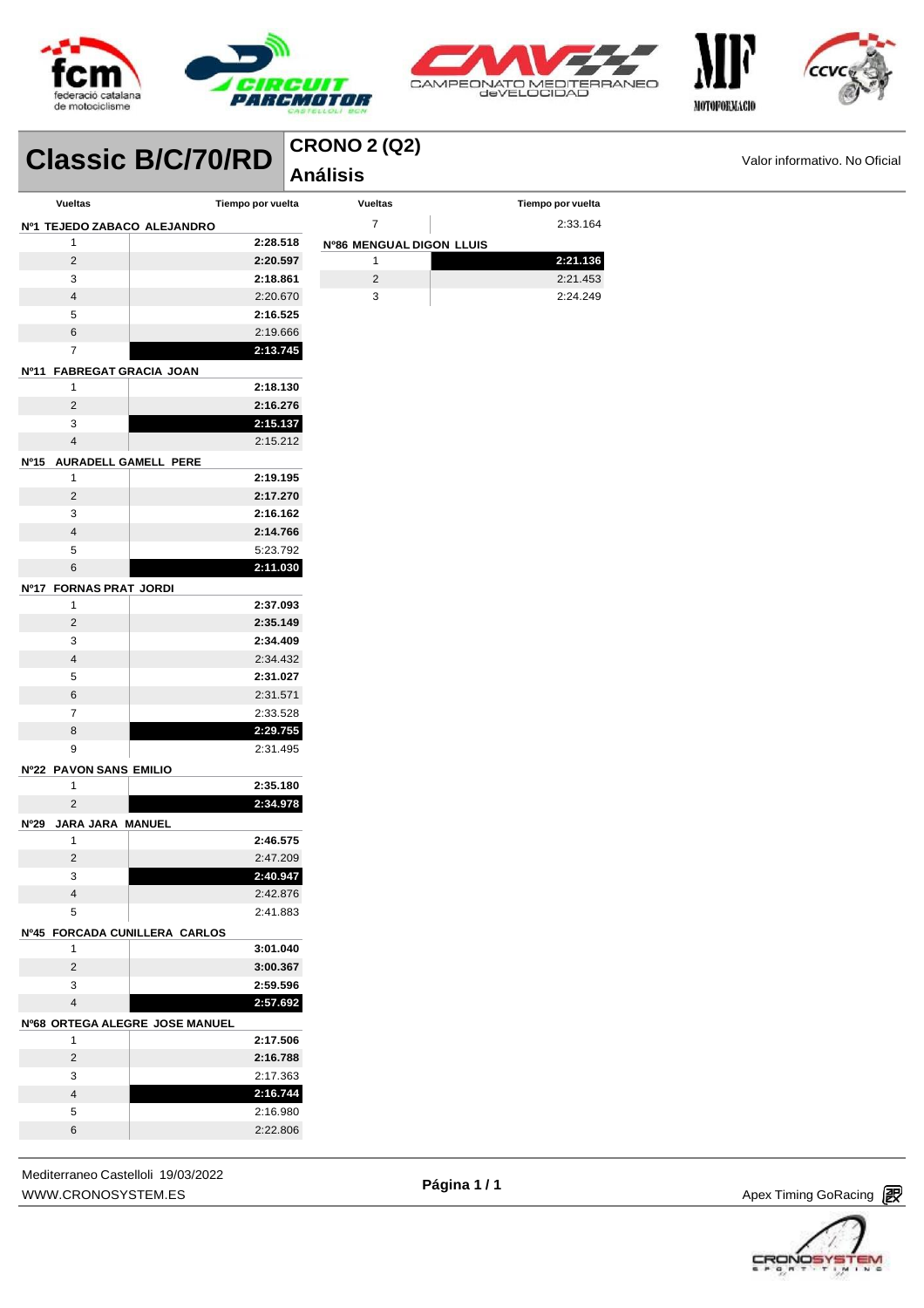





# **Classic B/C/70/RD**

### **CRONO 1 (Q1) Resultados**

| Pos.           | <b>N°</b> | Piloto                          | M. Vuelta | Dif.   | Interv. | Km/h   | <b>Total</b>   | Tiempo    | Clase      | Marca          |
|----------------|-----------|---------------------------------|-----------|--------|---------|--------|----------------|-----------|------------|----------------|
|                | 15        | AURADELL GAMELL PERE            | 2:14.472  |        |         | 110.11 | 5              | 14:41.650 | Classic C  | <b>SEELEY</b>  |
| $\overline{2}$ | 11        | <b>FABREGAT GRACIA JOAN</b>     | 2:15.814  | 1.342  | 1.342   | 109.02 | 3              | 21:11.011 | Classic C  | <b>AJR</b>     |
| 3              |           | TEJEDO ZABACO ALEJANDRO         | 2:17.853  | 3.381  | 2.039   | 107.41 | $\overline{2}$ | 7:52.673  | Classic 70 | <b>DUCATI</b>  |
| $\overline{4}$ | 86        | <b>MENGUAL DIGON LLUIS</b>      | 2:22.711  | 8.239  | 4.858   | 103.75 | 6              | 17:11.410 | Classic 70 | GUZZI          |
| 5              | 68        | ORTEGA ALEGRE JOSE MANUEL       | 2:22.790  | 8.318  | 0.079   | 103.70 | $\overline{1}$ | 6:34.952  | Classic B  | <b>MONTESA</b> |
| 6              | 22        | <b>PAVON SANS EMILIO</b>        | 2:25.151  | 10.679 | 2.361   | 102.01 | 6              | 19:08.993 | Classic C  | YAMAHA         |
| 7              | 24        | <b>VALERO ESCOBOSA JESUS</b>    | 2:28.406  | 13.934 | 3.255   | 99.77  | 6              | 25:24.837 | Classic B  | <b>BULTACO</b> |
| 8              | 17        | <b>FORNAS PRAT JORDI</b>        | 2:32.255  | 17.783 | 3.849   | 97.25  | 9              | 27:06.015 | Classic B  | <b>MONTESA</b> |
| 9              | 29        | <b>JARA JARA MANUEL</b>         | 2:39.138  | 24.666 | 6.883   | 93.04  | 8              | 27:25.814 | Classic B  | <b>MONTESA</b> |
| 10             | 45        | <b>FORCADA CUNILLERA CARLOS</b> | 3:04.875  | 50.403 | 25.737  | 80.09  | 3              | 14:29.627 | Classic C  | YAMAHA         |

**Tiempo Inicio : 20/03 - 09:59:55** M. Vuelta : Nº15 AURADELL GAMELL PERE 2:14.472 110.11 Km/h

Mediterraneo Castelloli 19/03/2022 [WWW.CRONOSYSTEM.ES](http://www.cronosystem.es/)

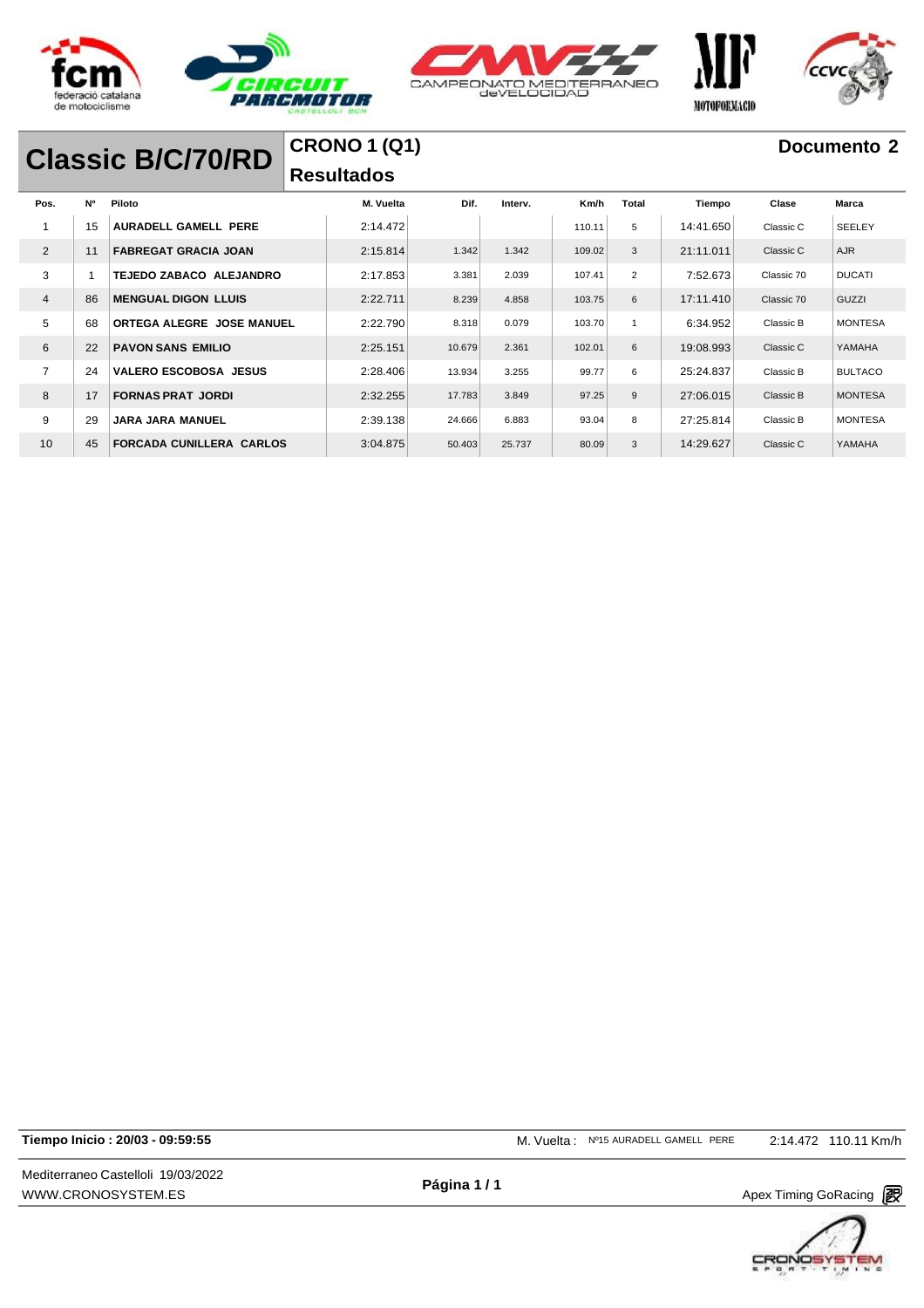



**Vueltas Tiempo por vuelta**

**2:22.790**

 **2:29.407 2:23.151** 2:23.703 2:24.536 **2:22.711** 2:22.975

**Nº68 ORTEGA ALEGRE JOSE MANUEL**

**Nº86 MENGUAL DIGON LLUIS**



# **Classic B/C/70/RD Análisis Análisis Propose Classic** B/C/70/RD **Análisis Análisis Propose Classic Mondative. No Oficial**

## **CRONO 1 (Q1)**

| <b>Vueltas</b>                      | Tiempo por vuelta                    |
|-------------------------------------|--------------------------------------|
| <b>Nº1 TEJEDO ZABACO ALEJANDRO</b>  |                                      |
| 1                                   | 2:22.576                             |
| $\overline{2}$                      | 2:17.853                             |
| Nº11<br><b>FABREGAT GRACIA JOAN</b> |                                      |
| 1                                   | 2:23.204                             |
| 2                                   | 2:17.683                             |
| 3                                   | 2:15.814                             |
| AURADELL GAMELL PERE<br><b>Nº15</b> |                                      |
| 1                                   | 2:22.325                             |
| 2                                   | 2:17.575                             |
| 3                                   | 2:18.869                             |
| 4                                   | 2:15.370                             |
| 5                                   | 2:14.472                             |
| <b>FORNAS PRAT JORDI</b><br>Nº17    |                                      |
| 1                                   | 2:39.599                             |
| 2                                   | 2:37.870                             |
| 3                                   | 2:39.124                             |
| $\overline{4}$                      | 2:37.572                             |
| 5                                   | 2:36.798                             |
| 6                                   | 2:35.157                             |
| 7                                   | 2:32.701                             |
| 8                                   | 2:32.823                             |
| 9                                   | 2:32.255                             |
| <b>Nº22 PAVON SANS EMILIO</b>       |                                      |
| 1                                   | 2:32.327                             |
| 2                                   | 2:30.373                             |
| 3                                   | 2:30.014                             |
| 4                                   | 2:27.147                             |
| 5                                   | 2:26.283                             |
| 6                                   | 2:25.151                             |
| Nº24 VALERO ESCOBOSA JESUS          |                                      |
| 1                                   | 2:41.276                             |
| 2                                   | 2:33.715                             |
| 3<br>$\overline{4}$                 | 2:33.026                             |
| 5                                   | 2:33.590<br>2:29.554                 |
| 6                                   | 2:28.406                             |
|                                     |                                      |
| Nº29 JARA JARA MANUEL<br>1          | 2:45.600                             |
| 2                                   | 2:51.265                             |
| 3                                   | 2:46.555                             |
| 4                                   | 2:42.033                             |
| 5                                   | 2:40.575                             |
| 6                                   | 2:39.138                             |
| 7                                   | 2:40.897                             |
| 8                                   | 2:40.610                             |
| Nº45                                |                                      |
| 1                                   | FORCADA CUNILLERA CARLOS<br>3:04.875 |
| 2                                   | 3:12.212                             |
| 3                                   | 3:05.686                             |
|                                     |                                      |

| Mediterraneo Castelloli 19/03/2022 |  |
|------------------------------------|--|
| WWW.CRONOSYSTEM.ES                 |  |



| CRON |  |  |  |
|------|--|--|--|
|      |  |  |  |

Apex Timing GoRacing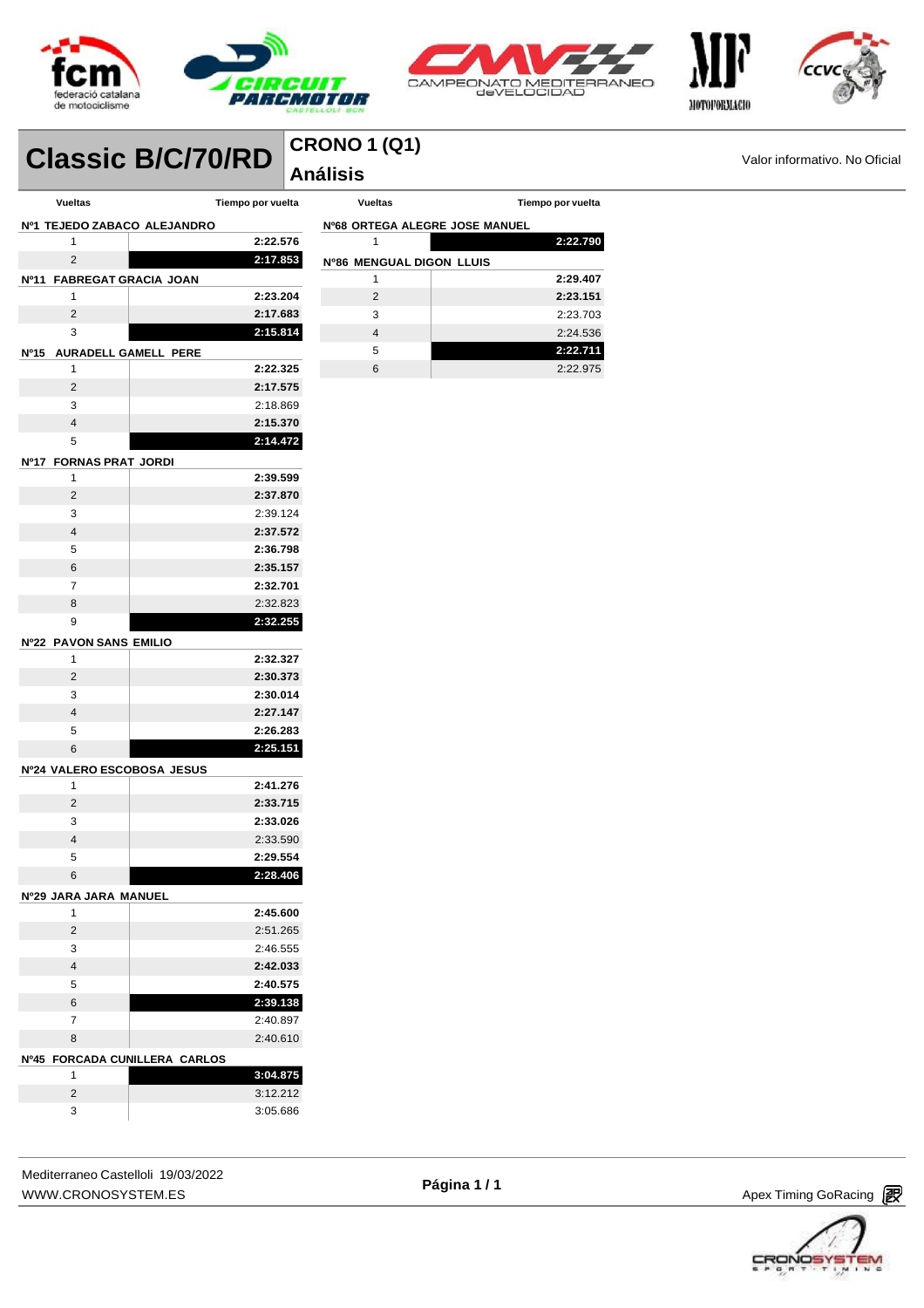





МОТОРОВЛАСЮ

## **Classic B/C/70/RD Lista de Inscritos (10 Pilotos)**

| <b>N°</b> | Piloto                           | Marca          | Licencia  | Clase      | <b>Moto Club</b>  |
|-----------|----------------------------------|----------------|-----------|------------|-------------------|
|           | TEJEDO ZABACO ALEJANDRO          | <b>DUCATI</b>  | 147323-B  | Classic 70 | P.M.B.            |
| 11        | <b>FABREGAT GRACIA JOAN</b>      | <b>AJR</b>     | 147642-B  | Classic C  | P.M.B.            |
| 15        | AURADELL GAMELL PERE             | <b>SEELEY</b>  | 147599-GI | Classic C  | Racc M.S.         |
| 17        | <b>FORNAS PRAT JORDI</b>         | <b>MONTESA</b> | 147757-B  | Classic B  | MC Impala         |
| 22        | PAVON SANS EMILIO                | YAMAHA         | 147671-B  | Classic C  | Mc Palau          |
| 24        | <b>VALERO ESCOBOSA JESUS</b>     | <b>BULTACO</b> | 147825-B  | Classic B  | <b>MC Talents</b> |
| 29        | <b>JARA JARA MANUEL</b>          | <b>MONTESA</b> | 147631-B  | Classic B  | P.M.B.            |
| 45        | <b>FORCADA CUNILLERA CARLOS</b>  | YAMAHA         | 147729-B  | Classic C  | P.M.B.            |
| 68        | <b>ORTEGA ALEGRE JOSE MANUEL</b> | <b>MONTESA</b> | 55714-HU  | Classic B  | Mc. Binefar 2.0   |
| 86        | <b>MENGUAL DIGON LLUIS</b>       | GUZZI          | 147487-B  | Classic 70 | Racc M.S.         |



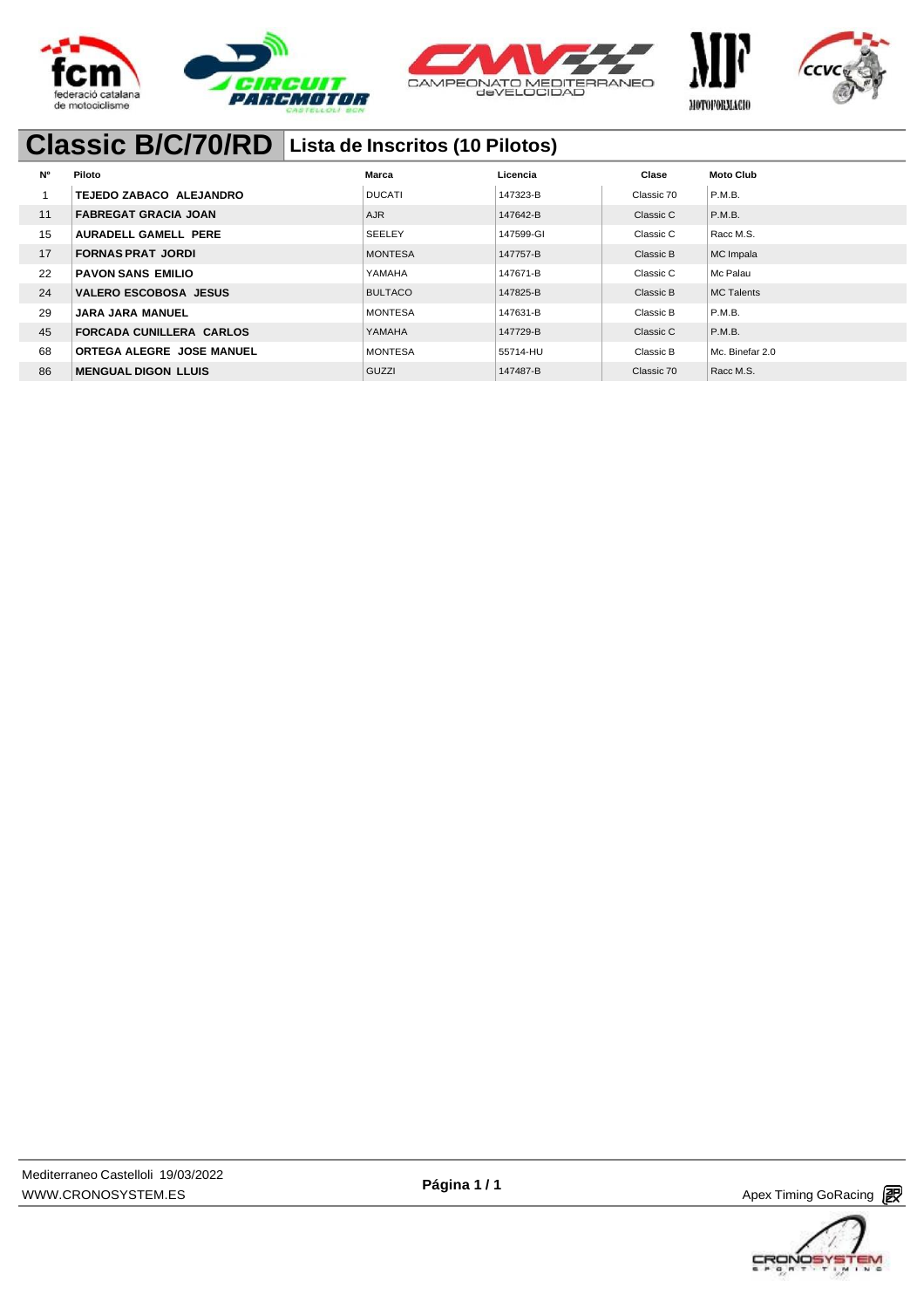





# **Classic 80/SSP/SBK**

### **CONJUNTA CRONO**

### **Resultados**

| Pos.           | <b>N°</b>      | Piloto                               | Q <sub>1</sub> | Q2         | Tiempo   | Dif.   | <b>Total</b>   |
|----------------|----------------|--------------------------------------|----------------|------------|----------|--------|----------------|
|                | 99             | <b>SEGARRA CAPERA SERGIO</b>         | 1:53.832       | Sin Tiempo | 1:53.832 |        |                |
| 2              | 69             | PEGAZ-PAQUET PASCAL                  | 1:55.291       | 1:55.067   | 1:55.067 | 1.235  | 13             |
| 3              | 19             | <b>GARCIA DURANY JOAN</b>            | 1:55.250       | 1:55.382   | 1:55.250 | 1.418  | 14             |
| $\overline{4}$ | 47             | ORDOÑEZ VIDAL CARLOS                 | 1:56.950       | 1:56.855   | 1:56.855 | 3.023  | 15             |
| 5              | 81             | ALVAREZ RUIZ IVAN                    | 1:58.754       | 2:01.761   | 1:58.754 | 4.922  | $\overline{7}$ |
| 6              | 20             | <b>FONT SEGUR JOAN</b>               | 2:02.654       | 1:59.676   | 1:59.676 | 5.844  | 8              |
| $\overline{7}$ | 72             | <b>ORTEGA PEREZ VICTOR</b>           | 2:02.360       | 2:01.141   | 2:01.141 | 7.309  | 20             |
| 8              | 92             | <b>ROJAS ALMUZARA JOSEP</b>          | 2:02.952       | 2:02.140   | 2:02.140 | 8.308  | 5              |
| 9              | 13             | <b>ROBLES PEREZ MANEL</b>            | 2:05.136       | 2:02.531   | 2:02.531 | 8.699  | 13             |
| 10             | 35             | <b>CALVO BUITRON FERNANDO</b>        | 2:05.979       | 2:03.509   | 2:03.509 | 9.677  | $\overline{7}$ |
| 11             | 21             | <b>MONTELLS COLOMER RAFEL</b>        | 2:08.405       | 2:07.078   | 2:07.078 | 13.246 | 21             |
| 12             | 52             | <b>CABANES CATALA JORGE SANTIAGO</b> | 2:09.572       | 2:07.925   | 2:07.925 | 14.093 | $\overline{7}$ |
| 13             | $\overline{2}$ | <b>GUERRERO MATEU JAIME</b>          | 2:11.857       | 2:09.328   | 2:09.328 | 15.496 | 9              |
| 14             | 97             | ALCOLEA ALBERO ALFONSO               | 2:16.090       | 2:17.324   | 2:16.090 | 22.258 | 10             |



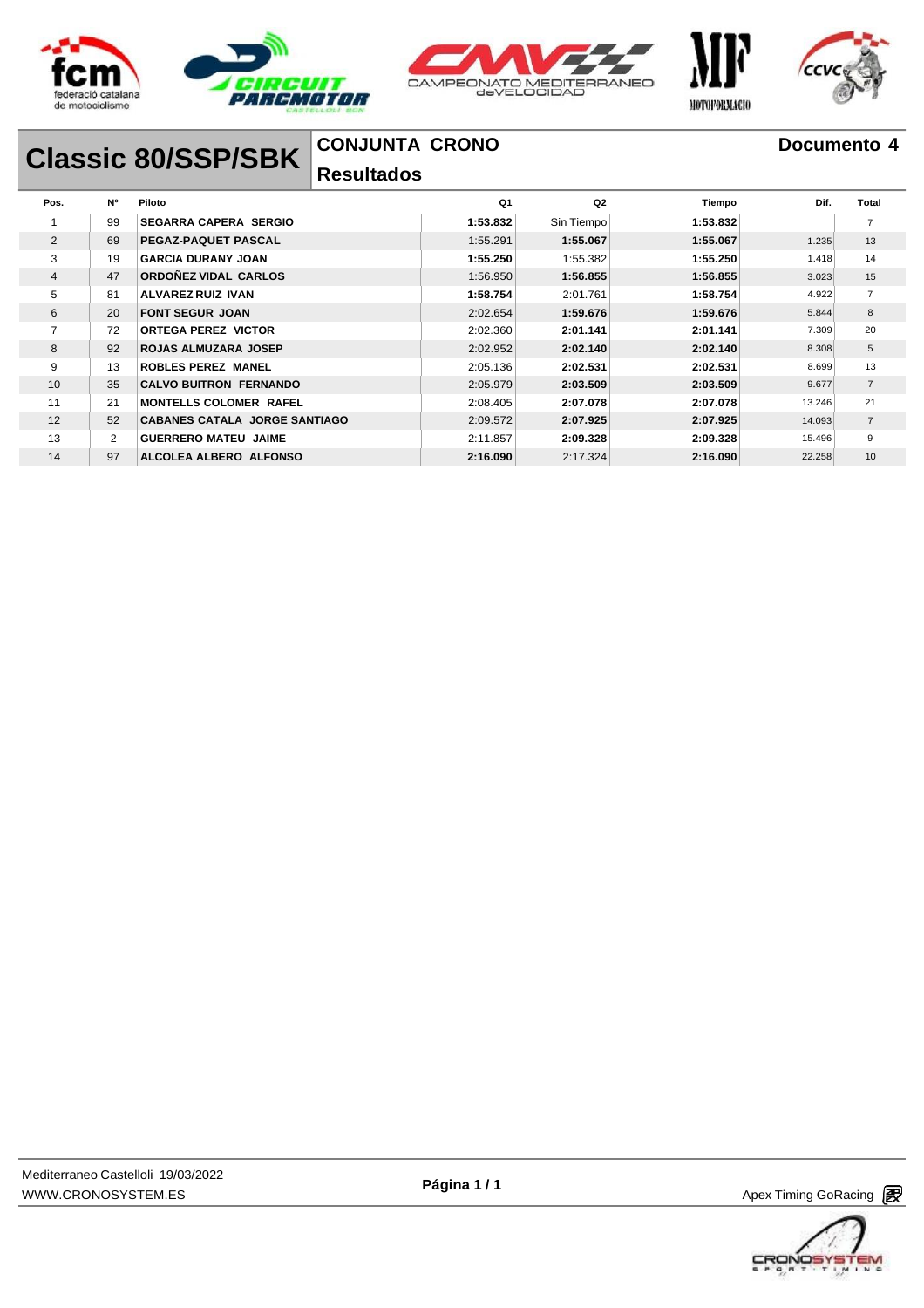





## **Classic 80/SSP/SBK**

### **CRONO 2 (Q2) Resultados**

| Pos.                   | N° | Piloto                               | M. Vuelta | Dif.   | Interv. | Km/h   | <b>Total</b>   | Tiempo    | Clase       | Marca            |
|------------------------|----|--------------------------------------|-----------|--------|---------|--------|----------------|-----------|-------------|------------------|
|                        | 69 | <b>PEGAZ-PAQUET PASCAL</b>           | 1:55.067  |        |         | 128.68 | 6              | 15:45.991 | Clàssic SBK | YAMAHA           |
| 2                      | 19 | <b>GARCIA DURANY JOAN</b>            | 1:55.382  | 0.315  | 0.315   | 128.33 | 5              | 13:49.165 | Classic 80  | YAMAHA           |
| 3                      | 47 | ORDOÑEZ VIDAL CARLOS                 | 1:56.855  | 1.788  | 1.473   | 126.71 | $\overline{7}$ | 22:12.743 | Clàssic SSP | YAMAHA           |
| $\overline{4}$         | 20 | <b>FONT SEGUR JOAN</b>               | 1:59.676  | 4.609  | 2.821   | 123.72 | $\overline{4}$ | 11:40.870 | Classic 80  | <b>GUZZI</b>     |
| 5                      | 72 | <b>ORTEGA PEREZ VICTOR</b>           | 2:01.141  | 6.074  | 1.465   | 122.23 | 9              | 25:51.246 | SSP Sub-35  | <b>SIN MARCA</b> |
| 6                      | 81 | <b>ALVAREZ RUIZ IVAN</b>             | 2:01.761  | 6.694  | 0.620   | 121.61 | $\mathbf{1}$   | 6:13.275  | Clàssic SSP | <b>SIN MARCA</b> |
| $\overline{7}$         | 92 | <b>ROJAS ALMUZARA JOSEP</b>          | 2:02.140  | 7.073  | 0.379   | 121.23 | $\overline{2}$ | 7:42.261  | Clàssic SBK | <b>HONDA</b>     |
| 8                      | 13 | <b>ROBLES PEREZ MANEL</b>            | 2:02.531  | 7.464  | 0.391   | 120.84 | $\overline{4}$ | 12:30.663 | Clàssic SSP | <b>HONDA</b>     |
| 9                      | 35 | <b>CALVO BUITRON FERNANDO</b>        | 2:03.509  | 8.442  | 0.978   | 119.88 | $\overline{2}$ | 7:44.648  | Clàssic SBK | <b>KAWASAKI</b>  |
| 10                     | 21 | <b>MONTELLS COLOMER RAFEL</b>        | 2:07.078  | 12.011 | 3.569   | 116.52 | 11             | 26:16.269 | Clàssic SSP | <b>HONDA</b>     |
| 11                     | 52 | <b>CABANES CATALA JORGE SANTIAGO</b> | 2:07.925  | 12.858 | 0.847   | 115.75 | $\overline{2}$ | 7:55.181  | Classic 80  | <b>HONDA</b>     |
| 12                     | 2  | <b>GUERRERO MATEU JAIME</b>          | 2:09.328  | 14.261 | 1.403   | 114.49 | 5              | 14:41.670 | Classic 80  | YAMAHA           |
| 13                     | 97 | ALCOLEA ALBERO ALFONSO               | 2:17.324  | 22.257 | 7.996   | 107.82 | 5              | 15:13.737 | Clàssic SBK | <b>DUCATI</b>    |
| <b>No Clasificados</b> |    |                                      |           |        |         |        |                |           |             |                  |
|                        | 99 | <b>SEGARRA CAPERA SERGIO</b>         |           |        |         |        |                |           | Clàssic SBK | YAMAHA           |

Mediterraneo Castelloli 19/03/2022 [WWW.CRONOSYSTEM.ES](http://www.cronosystem.es/)

**Tiempo Inicio : 20/03 - 12:30:11** M. Vuelta : Nº69 PEGAZ-PAQUET PASCAL Evento Grabado : Nº99 SEGARRA CAPERA SERGIO 1:55.067 128.68 Km/h 1:53.832 130.08 Km/h

**Página 1 / 1**

Apex Timing GoRacing 2

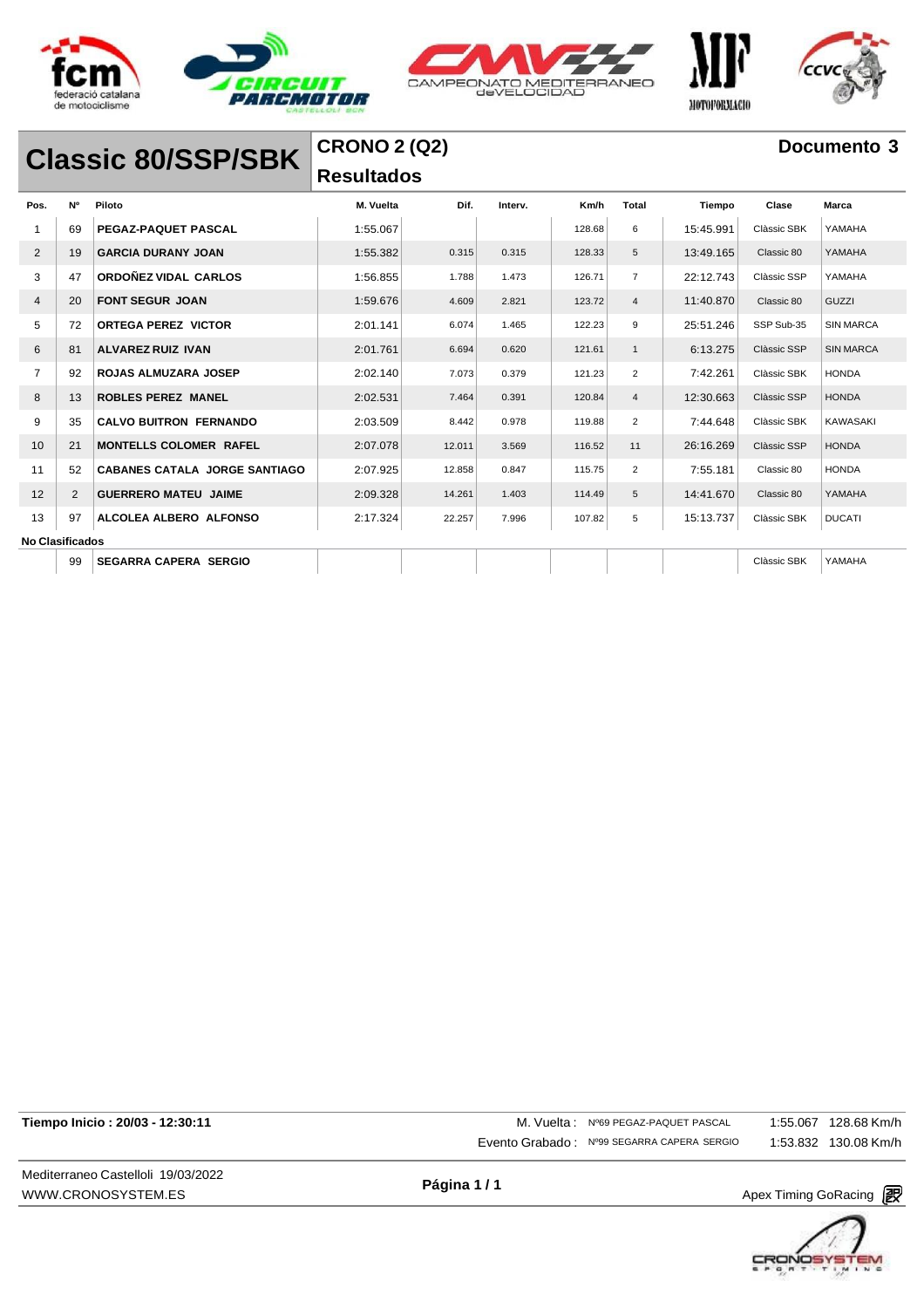





# **Classic 80/SSP/SBK**  $\begin{bmatrix} \text{CRONO 2 (Q2)} \\ \text{Análisis} \end{bmatrix}$

| <b>CRONO 2 (Q2)</b> |  |
|---------------------|--|
| Análisis            |  |

| <b>Vueltas</b> | Tiempo por vuelta                  | Formato Día  | <b>Vueltas</b> | Tiempo por vuelta           | <b>Formato Día</b> |
|----------------|------------------------------------|--------------|----------------|-----------------------------|--------------------|
|                | Nº2 GUERRERO MATEU JAIME           |              | 3              | 1:55.571                    | 12:40:08.962       |
| 1              | 2:17.441                           | 12:36:12.144 | 4              | 1:55.488                    | 12:42:04.450       |
| $\overline{c}$ | 2:10.669                           | 12:38:22.813 | 5              | 1:55.743                    | 12:44:00.193       |
| 3              | 2:09.328                           | 12:40:32.141 | 6              | 1:55.798                    | 12:45:55.991       |
| 4              | 2:10.021                           | 12:42:42.162 |                | Nº72 ORTEGA PEREZ VICTOR    |                    |
| 5              | 2:09.508                           | 12:44:51.670 | 1              | 2:03.078                    | 12:35:48.776       |
|                | Nº13 ROBLES PEREZ MANEL            |              | 2              | 2:02.142                    | 12:37:50.918       |
| 1              | 2:05.102                           | 12:36:31.355 | 3              | 2:02.175                    | 12:39:53.093       |
| $\overline{2}$ | 2:03.838                           | 12:38:35.193 | 4              | 2:01.611                    | 12:41:54.704       |
| 3              | 2:02.939                           | 12:40:38.132 | 5              | 2:02.097                    | 12:43:56.801       |
| 4              | 2:02.531                           | 12:42:40.663 | 6              | 5:58.524                    | 12:49:55.325       |
|                | Nº19 GARCIA DURANY JOAN            |              | $\overline{7}$ | 2:03.135                    | 12:51:58.460       |
| 1              | 1:56.975                           | 12:36:16.412 | 8              | 2:01.141                    | 12:53:59.601       |
| $\overline{c}$ | 1:55.887                           | 12:38:12.299 | 9              | 2:01.645                    | 12:56:01.246       |
| 3              | 1:56.071                           | 12:40:08.370 |                | Nº81 ALVAREZ RUIZ IVAN      |                    |
| 4              | 1:55.382                           | 12:42:03.752 | 1              | 2:01.761                    | 12:36:23.275       |
| 5              | 1:55.413                           | 12:43:59.165 |                | Nº92 ROJAS ALMUZARA JOSEP   |                    |
|                | Nº20 FONT SEGUR JOAN               |              | 1              | 2:03.526                    | 12:35:50.121       |
| 1              | 2:03.705                           | 12:35:49.287 | 2              | 2:02.140                    | 12:37:52.261       |
| $\overline{2}$ | 2:02.148                           | 12:37:51.435 |                | Nº97 ALCOLEA ALBERO ALFONSO |                    |
| 3              | 1:59.759                           | 12:39:51.194 | 1              | 2:17.837                    | 12:36:11.767       |
| 4              | 1:59.676                           | 12:41:50.870 | 2              | 2:17.324                    | 12:38:29.091       |
|                | Nº21 MONTELLS COLOMER RAFEL        |              | 3              | 2:19.036                    | 12:40:48.127       |
| 1              | 2:12.600                           | 12:34:55.189 | 4              | 2:17.893                    | 12:43:06.020       |
| $\overline{2}$ | 2:10.342                           | 12:37:05.531 | 5              | 2:17.717                    | 12:45:23.737       |
| 3              | 2:10.205                           | 12:39:15.736 |                |                             |                    |
| 4              | 2:10.034                           | 12:41:25.770 |                |                             |                    |
| 5              | 2:09.743                           | 12:43:35.513 |                |                             |                    |
| 6              | 2:09.505                           | 12:45:45.018 |                |                             |                    |
| 7              | 2:09.045                           | 12:47:54.063 |                |                             |                    |
| 8              | 2:08.030                           | 12:50:02.093 |                |                             |                    |
| 9              | 2:07.078                           | 12:52:09.171 |                |                             |                    |
| 10             | 2:07.769                           | 12:54:16.940 |                |                             |                    |
| 11             | 2:09.329                           | 12:56:26.269 |                |                             |                    |
|                | Nº35 CALVO BUITRON FERNANDO        |              |                |                             |                    |
| 1              | 2:03.509                           | 12:35:50.871 |                |                             |                    |
| $\overline{2}$ | 2:03.777                           | 12:37:54.648 |                |                             |                    |
|                | Nº47 ORDONEZ VIDAL CARLOS          |              |                |                             |                    |
| 1              | 2:02.002                           | 12:36:25.903 |                |                             |                    |
| 2              | 1:59.641                           | 12:38:25.544 |                |                             |                    |
| 3              | 1:58.485                           | 12:40:24.029 |                |                             |                    |
| 4              | 1:57.641                           | 12:42:21.670 |                |                             |                    |
| 5              | 1:57.942                           | 12:44:19.612 |                |                             |                    |
| 6              | 6:06.276                           | 12:50:25.888 |                |                             |                    |
| 7              | 1:56.855                           | 12:52:22.743 |                |                             |                    |
|                | Nº52 CABANES CATALA JORGE SANTIAGO |              |                |                             |                    |
| 1              | 2:09.633                           | 12:35:57.256 |                |                             |                    |
| 2              | 2:07.925                           | 12:38:05.181 |                |                             |                    |
|                | Nº69 PEGAZ-PAQUET PASCAL           |              |                |                             |                    |
| 1              | 1:57.461                           | 12:36:18.324 |                |                             |                    |
| $\overline{2}$ | 1:55.067                           | 12:38:13.391 |                |                             |                    |



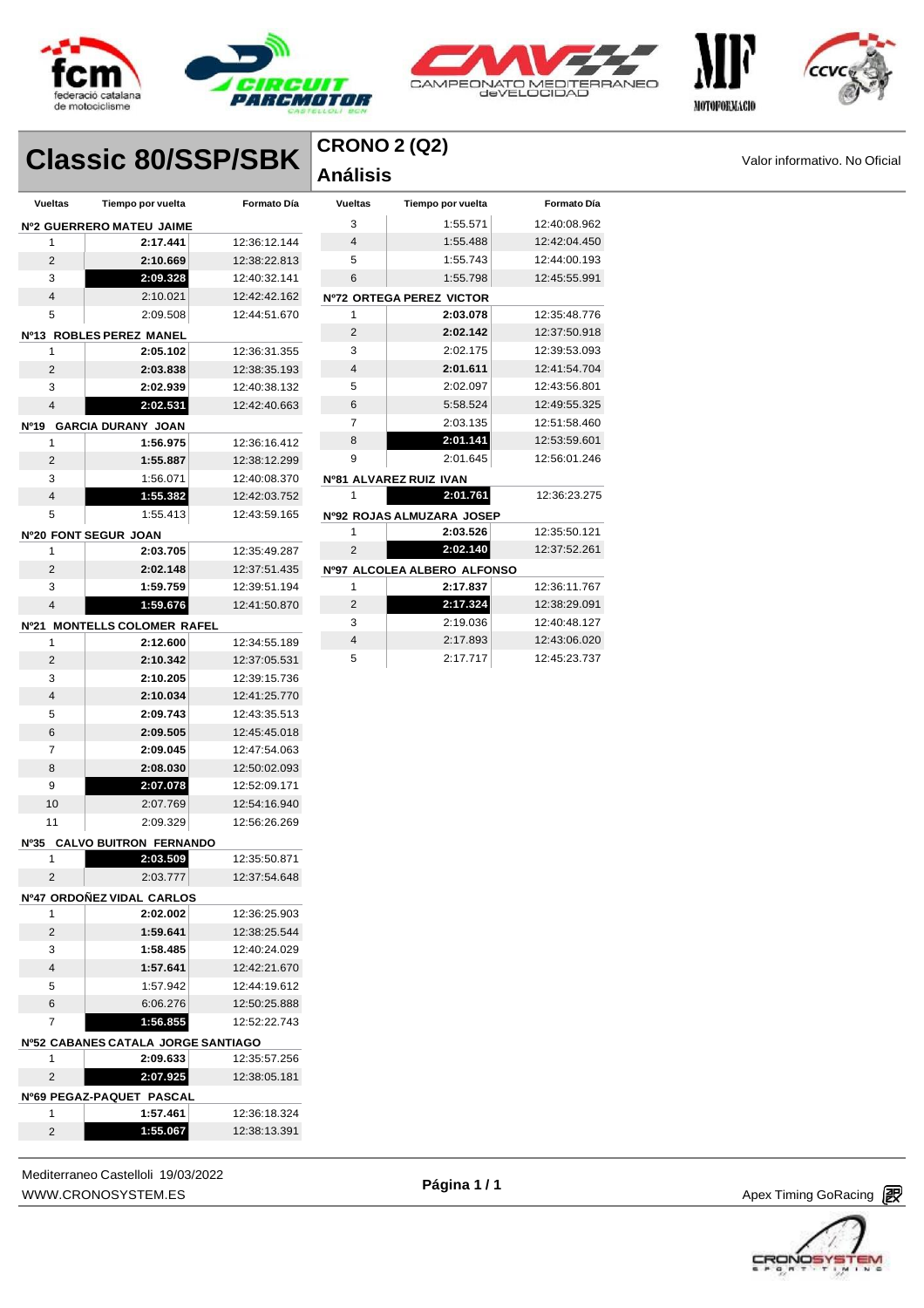







**Classic 80/SSP/SBK**

## **CRONO 1 (Q1) Resultados**

### **Documento 2**

| Pos.           | <b>N°</b>      | Piloto                               | M. Vuelta | Dif.   | Interv. | Km/h   | Total          | Tiempo    | Clase       | Marca            |
|----------------|----------------|--------------------------------------|-----------|--------|---------|--------|----------------|-----------|-------------|------------------|
|                | 99             | <b>SEGARRA CAPERA SERGIO</b>         | 1:53.832  |        |         | 130.08 | $\overline{7}$ | 24:20.875 | Clàssic SBK | YAMAHA           |
| 2              | 19             | <b>GARCIA DURANY JOAN</b>            | 1:55.250  | 1.418  | 1.418   | 128.48 | 9              | 20:08.779 | Classic 80  | YAMAHA           |
| 3              | 69             | PEGAZ-PAQUET PASCAL                  | 1:55.291  | 1.459  | 0.041   | 128.43 | $\overline{7}$ | 24:20.717 | Clàssic SBK | YAMAHA           |
| $\overline{4}$ | 47             | ORDOÑEZ VIDAL CARLOS                 | 1:56.950  | 3.118  | 1.659   | 126.61 | 8              | 24:14.736 | Clàssic SSP | YAMAHA           |
| 5              | 81             | <b>ALVAREZ RUIZ IVAN</b>             | 1:58.754  | 4.922  | 1.804   | 124.68 | 6              | 17:20.603 | Clàssic SSP | <b>SIN MARCA</b> |
| 6              | 72             | <b>ORTEGA PEREZ VICTOR</b>           | 2:02.360  | 8.528  | 3.606   | 121.01 | 11             | 25:07.710 | SSP Sub-35  | <b>SIN MARCA</b> |
| $\overline{7}$ | 20             | <b>FONT SEGUR JOAN</b>               | 2:02.654  | 8.822  | 0.294   | 120.72 | $\overline{4}$ | 14:47.258 | Classic 80  | GUZZI            |
| 8              | 92             | <b>ROJAS ALMUZARA JOSEP</b>          | 2:02.952  | 9.120  | 0.298   | 120.43 | 3              | 9:15.643  | Clàssic SBK | <b>HONDA</b>     |
| 9              | 13             | <b>ROBLES PEREZ MANEL</b>            | 2:05.136  | 11.304 | 2.184   | 118.33 | 9              | 21:51.629 | Clàssic SSP | <b>HONDA</b>     |
| 10             | 35             | <b>CALVO BUITRON FERNANDO</b>        | 2:05.979  | 12.147 | 0.843   | 117.53 | 5              | 24:20.235 | Clàssic SBK | <b>KAWASAKI</b>  |
| 11             | 21             | <b>MONTELLS COLOMER RAFEL</b>        | 2:08.405  | 14.573 | 2.426   | 115.31 | 10             | 25:21.232 | Clàssic SSP | <b>HONDA</b>     |
| 12             | 52             | <b>CABANES CATALA JORGE SANTIAGO</b> | 2:09.572  | 15.740 | 1.167   | 114.27 | 5              | 13:24.922 | Classic 80  | <b>HONDA</b>     |
| 13             | $\overline{2}$ | <b>GUERRERO MATEU JAIME</b>          | 2:11.857  | 18.025 | 2.285   | 112.29 | $\overline{4}$ | 20:58.609 | Classic 80  | YAMAHA           |
| 14             | 97             | ALCOLEA ALBERO ALFONSO               | 2:16.090  | 22.258 | 4.233   | 108.80 | 5              | 14:18.353 | Clàssic SBK | <b>DUCATI</b>    |

**Tiempo Inicio : 20/03 - 10:34:45** M. Vuelta : Nº99 SEGARRA CAPERA SERGIO 1:53.832 130.08 Km/h

Mediterraneo Castelloli 19/03/2022 [WWW.CRONOSYSTEM.ES](http://www.cronosystem.es/)

**Página 1 / 1**

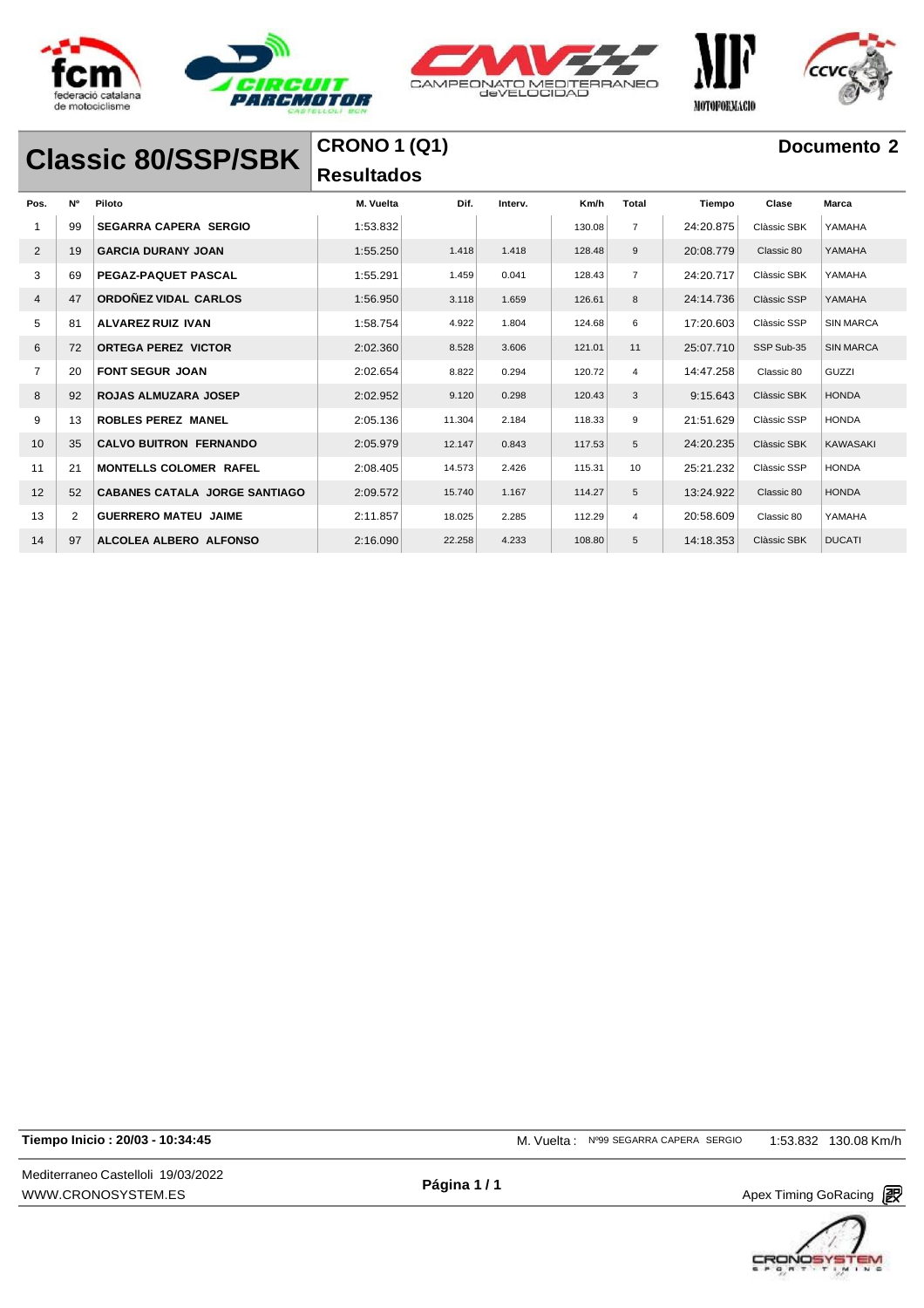







|                         |                             |              | <b>CRONO 1 (Q1)</b>          |                                       |                    |                |                   |                               |
|-------------------------|-----------------------------|--------------|------------------------------|---------------------------------------|--------------------|----------------|-------------------|-------------------------------|
|                         | <b>Classic 80/SSP/SBK</b>   |              | <b>Análisis</b>              |                                       |                    |                |                   | Valor informativo. No Oficial |
| <b>Vueltas</b>          | Tiempo por vuelta           | Formato Día  | <b>Vueltas</b>               | Tiempo por vuelta                     | <b>Formato Día</b> | <b>Vueltas</b> | Tiempo por vuelta | <b>Formato Día</b>            |
|                         | Nº2 GUERRERO MATEU JAIME    |              | 4                            | 1:58.875                              | 10:46:44.733       | 3              | 2:21.549          | 10:47:24.453                  |
| 1                       | 5:21.633                    | 10:42:57.745 | 5                            | 1:57.700                              | 10:48:42.433       | 4              | 1:56.062          | 10:49:20.515                  |
| $\overline{c}$          | 2:12.065                    | 10:45:09.810 | 6                            | 1:56.950                              | 10:50:39.383       | 5              | 1:56.045          | 10:51:16.560                  |
| 3                       | 8:22.282                    | 10:53:32.092 | 7                            | 6:20.368                              | 10:56:59.751       | 6              | 5:55.823          | 10:57:12.383                  |
| 4                       | 2:11.857                    | 10:55:43.949 | 8                            | 2:00.325                              | 10:59:00.076       | 7              | 1:53.832          | 10:59:06.215                  |
|                         | Nº13 ROBLES PEREZ MANEL     |              |                              | Nº52 CABANES CATALA JORGE SANTIAGO    |                    |                |                   |                               |
| 1                       | 2:12.133                    | 10:39:41.907 | 1                            | 2:12.973                              | 10:39:28.853       |                |                   |                               |
| $\sqrt{2}$              | 2:09.990                    | 10:41:51.897 | $\overline{c}$               | 2:10.692                              | 10:41:39.545       |                |                   |                               |
| 3                       | 2:08.614                    | 10:44:00.511 | 3                            | 2:11.172                              | 10:43:50.717       |                |                   |                               |
| 4                       | 2:06.143                    | 10:46:06.654 | 4                            | 2:09.973                              | 10:46:00.690       |                |                   |                               |
| 5                       | 2:06.550                    | 10:48:13.204 | 5                            | 2:09.572                              | 10:48:10.262       |                |                   |                               |
| 6                       | 2:06.885                    | 10:50:20.089 |                              | Nº69 PEGAZ-PAQUET PASCAL              |                    |                |                   |                               |
| 7                       | 2:05.972                    | 10:52:26.061 | 1                            | 1:58.023                              | 10:39:26.700       |                |                   |                               |
| 8                       | 2:05.772                    | 10:54:31.833 | $\overline{c}$               | 5:37.087                              | 10:45:03.787       |                |                   |                               |
| 9                       | 2:05.136                    | 10:56:36.969 | 3                            | 1:55.626                              | 10:46:59.413       |                |                   |                               |
|                         | Nº19 GARCIA DURANY JOAN     |              | 4                            | 1:55.621                              | 10:48:55.034       |                |                   |                               |
| 1                       | 1:57.289                    | 10:39:23.905 | 5                            | 1:55.466                              | 10:50:50.500       |                |                   |                               |
| $\overline{2}$          | 1:56.139                    | 10:41:20.044 | 6                            | 6:20.266                              | 10:57:10.766       |                |                   |                               |
| 3                       | 1:56.674                    | 10:43:16.718 | 7                            | 1:55.291                              | 10:59:06.057       |                |                   |                               |
| 4                       | 1:55.250                    | 10:45:11.968 |                              | Nº72 ORTEGA PEREZ VICTOR              |                    |                |                   |                               |
| 5                       | 1:56.758                    | 10:47:08.726 | 1                            | 2:06.558                              | 10:39:12.529       |                |                   |                               |
| 6                       | 1:56.226                    | 10:49:04.952 | $\overline{c}$               | 2:05.602                              | 10:41:18.131       |                |                   |                               |
| $\overline{7}$          | 1:57.056                    | 10:51:02.008 | 3                            | 2:05.323                              | 10:43:23.454       |                |                   |                               |
| 8                       | 1:55.761                    | 10:52:57.769 | 4                            | 2:05.083                              | 10:45:28.537       |                |                   |                               |
| 9                       | 1:56.350                    | 10:54:54.119 | 5                            | 2:04.747                              | 10:47:33.284       |                |                   |                               |
|                         | Nº20 FONT SEGUR JOAN        |              | 6                            | 2:04.188                              | 10:49:37.472       |                |                   |                               |
| 1                       | 2:05.817                    | 10:39:23.753 | $\overline{7}$               | 2:03.906                              | 10:51:41.378       |                |                   |                               |
| $\overline{2}$          | 2:02.893                    | 10:41:26.646 | 8                            | 2:03.602                              | 10:53:44.980       |                |                   |                               |
| 3                       | 6:03.298                    | 10:47:29.944 | 9                            | 2:03.005                              | 10:55:47.985       |                |                   |                               |
| 4                       | 2:02.654                    | 10:49:32.598 | 10                           | 2:02.705                              | 10:57:50.690       |                |                   |                               |
|                         | Nº21 MONTELLS COLOMER RAFEL |              | 11                           | 2:02.360                              | 10:59:53.050       |                |                   |                               |
| 1                       | 2:20.809                    | 10:39:52.592 |                              | Nº81 ALVAREZ RUIZ IVAN                |                    |                |                   |                               |
| 2                       | 2:17.763                    | 10:42:10.355 | 1                            | 2:02.024                              | 10:39:06.427       |                |                   |                               |
| 3                       | 2:19.003                    | 10:44:29.358 | 2                            | 1:59.369                              | 10:41:05.796       |                |                   |                               |
| 4                       | 2:19.087                    | 10:46:48.445 | 3                            | 1:59.057                              | 10:43:04.853       |                |                   |                               |
| 5                       | 2:15.680                    | 10:49:04.125 | 4                            | 5:02.095                              | 10:48:06.948       |                |                   |                               |
| 6                       | 2:18.858                    | 10:51:22.983 | 5                            | 2:00.241                              | 10:50:07.189       |                |                   |                               |
| 7                       | 2:10.255                    | 10:53:33.238 | 6                            | 1:58.754                              | 10:52:05.943       |                |                   |                               |
| 8                       | 2:11.744                    | 10:55:44.982 |                              |                                       |                    |                |                   |                               |
| 9                       | 2:13.185                    | 10:57:58.167 | 1                            | Nº92 ROJAS ALMUZARA JOSEP<br>2:05.261 | 10:39:53.798       |                |                   |                               |
| 10                      |                             | 11:00:06.572 |                              |                                       |                    |                |                   |                               |
|                         | 2:08.405                    |              | $\overline{\mathbf{c}}$<br>3 | 2:04.233<br>2:02.952                  | 10:41:58.031       |                |                   |                               |
|                         | Nº35 CALVO BUITRON FERNANDO |              |                              |                                       | 10:44:00.983       |                |                   |                               |
| 1                       | 2:40.960                    | 10:41:12.706 |                              | Nº97 ALCOLEA ALBERO ALFONSO           |                    |                |                   |                               |
| $\overline{\mathbf{c}}$ | 11:33.377                   | 10:52:46.083 | 1                            | 2:17.714                              | 10:39:51.174       |                |                   |                               |
| 3                       | 2:06.704                    | 10:54:52.787 | 2                            | 2:18.294                              | 10:42:09.468       |                |                   |                               |
| 4                       | 2:06.809                    | 10:56:59.596 | 3                            | 2:19.527                              | 10:44:28.995       |                |                   |                               |
| 5                       | 2:05.979                    | 10:59:05.575 | $\overline{4}$               | 2:18.608                              | 10:46:47.603       |                |                   |                               |
|                         | Nº47 ORDOÑEZ VIDAL CARLOS   |              | 5                            | 2:16.090                              | 10:49:03.693       |                |                   |                               |
| 1                       | 2:07.672                    | 10:40:44.425 |                              | Nº99 SEGARRA CAPERA SERGIO            |                    |                |                   |                               |
| 2                       | 2:01.499                    | 10:42:45.924 | 1                            | 1:56.800                              | 10:39:24.769       |                |                   |                               |
| 3                       | 1:59.934                    | 10:44:45.858 | $\overline{c}$               | 5:38.135                              | 10:45:02.904       |                |                   |                               |

Mediterraneo Castelloli 19/03/2022 [WWW.CRONOSYSTEM.ES](http://www.cronosystem.es/)

**Página 1 / 1**

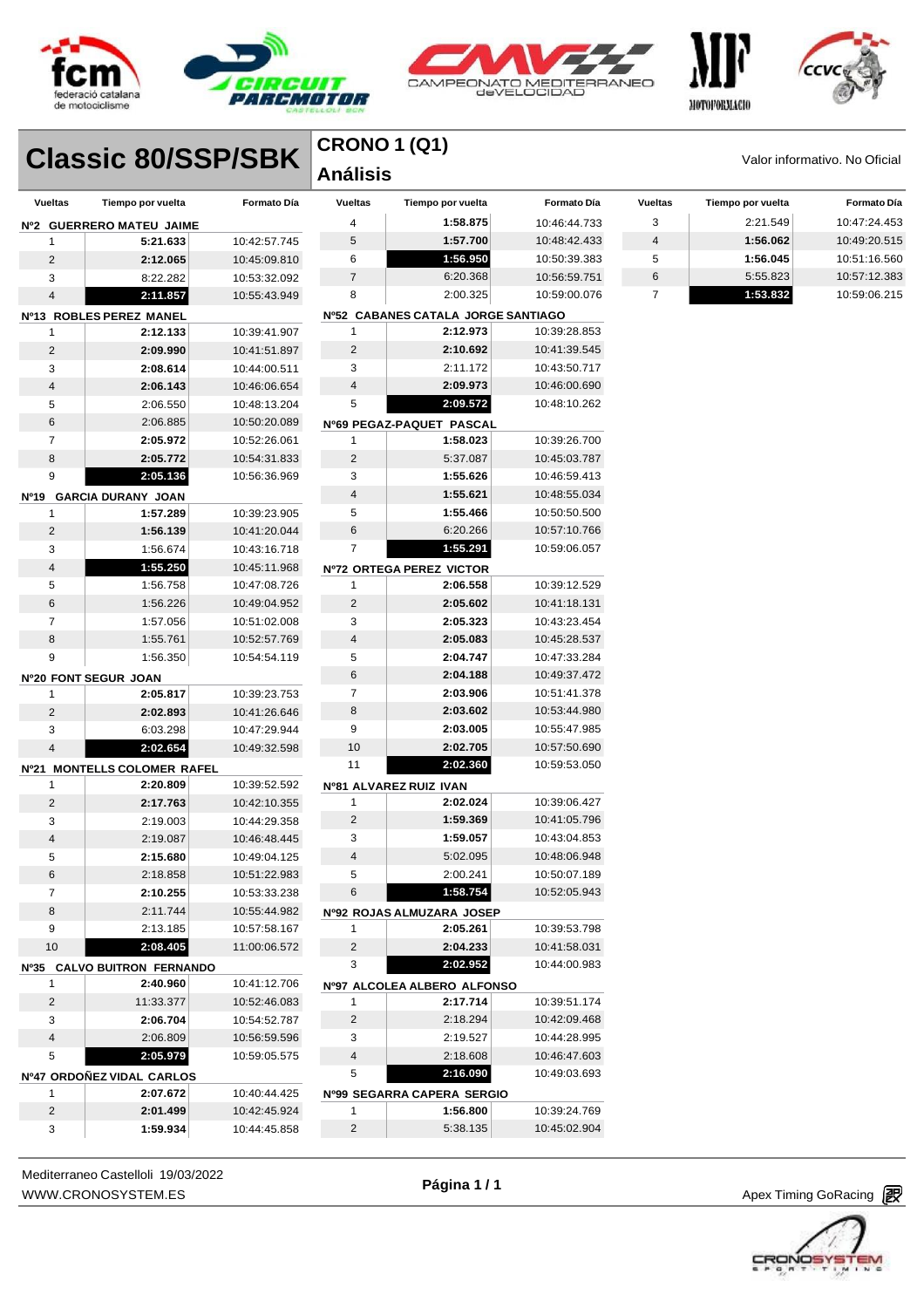







## **Classic 80/SSP/SBK Lista de Inscritos (14 Pilotos)**

| Ν° | Piloto                          | Apellido               | Nombre                | <b>Moto Club</b> | Marca            | Clase Licencia          |
|----|---------------------------------|------------------------|-----------------------|------------------|------------------|-------------------------|
| 2  | <b>GUERRERO MATEU JAIME</b>     | <b>GUERRERO MATEU</b>  | <b>JAIME</b>          | P.M.B.           | YAMAHA           | lassic & 147687-B       |
| 13 | <b>ROBLES PEREZ MANEL</b>       | <b>ROBLES PEREZ</b>    | <b>MANEL</b>          | Racc M.S.        | <b>HONDA</b>     | <b>assic S 147877-B</b> |
| 19 | <b>GARCIA DURANY JOAN</b>       | <b>GARCIA DURANY</b>   | <b>JOAN</b>           | Mc Moianes       | YAMAHA           | lassic & 146373-B       |
| 20 | <b>FONT SEGUR JOAN</b>          | <b>FONT SEGUR</b>      | <b>JOAN</b>           | Rellinars Mc.    | GUZZI            | lassic   147855-B       |
| 21 | <b>MONTELLS COLOMER RAFEL</b>   | <b>MONTELLS COLOME</b> | <b>RAFEL</b>          | P.M.B.           | <b>HONDA</b>     | àssic S 147788-GI       |
| 35 | <b>CALVO BUITRON FERNANDO</b>   | <b>CALVO BUITRON</b>   | <b>FERNANDO</b>       | P.M.B.           | KAWASAKI         | assic S   147871-T      |
| 47 | ORDONEZ VIDAL CARLOS            | ORDOÑEZ VIDAL          | <b>CARLOS</b>         | P.M.B.           | YAMAHA           | àssic S 147645-T        |
| 52 | <b>CABANES CATALA JORGE SAN</b> | <b>CABANES CATALA</b>  | <b>JORGE SANTIAGO</b> | Independiente    | <b>HONDA</b>     | lassic   251806-A       |
| 69 | <b>PEGAZ-PAQUET PASCAL</b>      | <b>PEGAZ-PAQUET</b>    | <b>PASCAL</b>         | MC Impala        | YAMAHA           | àssic S 147808-B        |
| 72 | <b>ORTEGA PEREZ VICTOR</b>      | <b>ORTEGA PEREZ</b>    | <b>VICTOR</b>         | Ctat. Albaida    | <b>SIN MARCA</b> | P Sub- 252174-A         |
| 81 | ALVAREZ RUIZ IVAN               | <b>ALVAREZ RUIZ</b>    | <b>IVAN</b>           | A.M.L.           | <b>SIN MARCA</b> | àssic S 196519-LU       |
| 92 | <b>ROJAS ALMUZARA JOSEP</b>     | <b>ROJAS ALMUZARA</b>  | <b>JOSEP</b>          | Mc 80            | <b>HONDA</b>     | <b>assic S 147713-B</b> |
| 97 | ALCOLEA ALBERO ALFONSO          | <b>ALCOLEA ALBERO</b>  | <b>ALFONSO</b>        | P.M.B.           | <b>DUCATI</b>    | àssic S 147702-B        |
| 99 | <b>SEGARRA CAPERA SERGIO</b>    | <b>SEGARRA CAPERA</b>  | <b>SERGIO</b>         | Mc. Roquetes     | YAMAHA           | assic S 147856-T        |